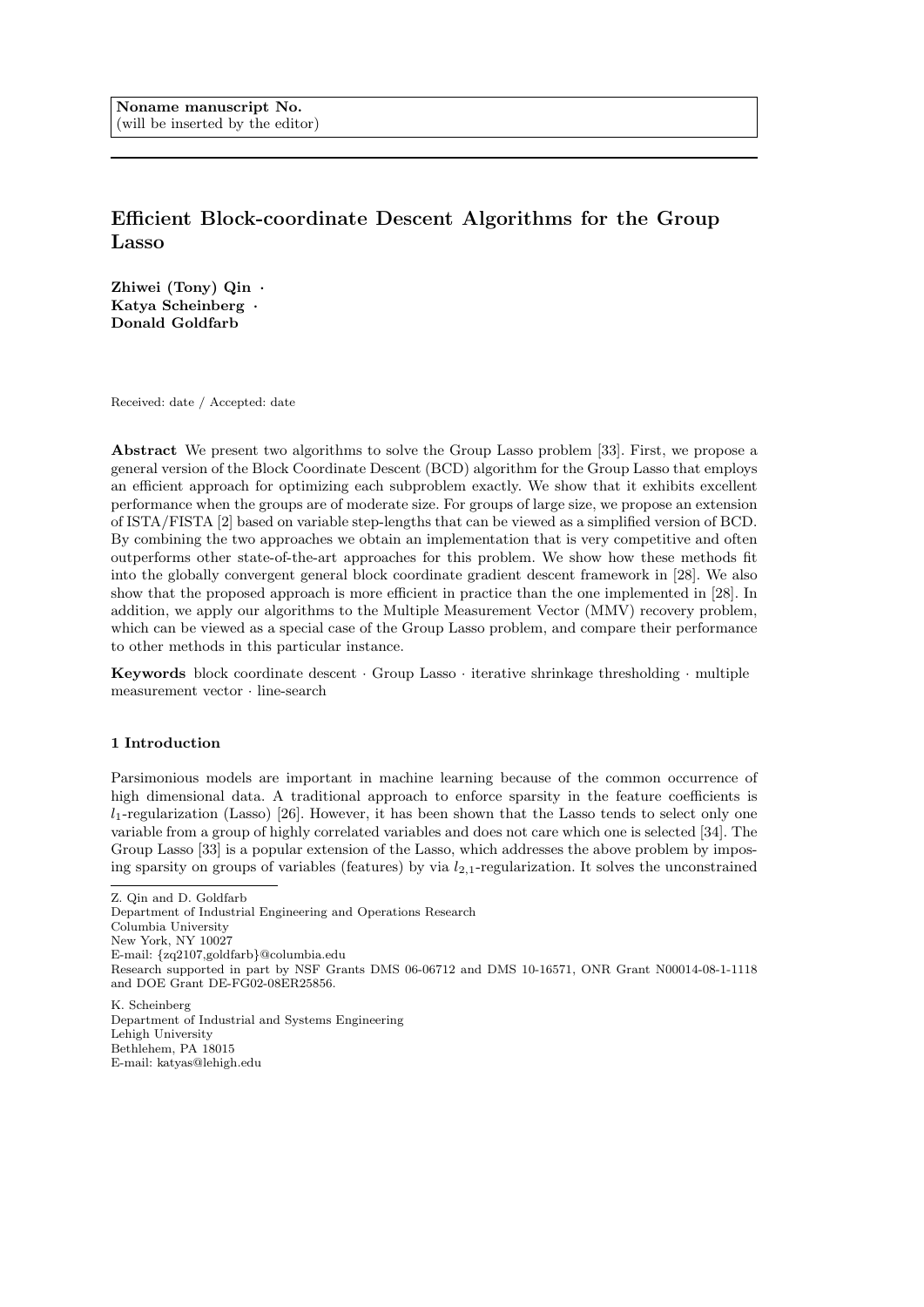optimization problem

$$
\min_{x} \frac{1}{2} \|Ax - b\|^2 + \lambda \sum_{j=1}^{J} \|x_j\|,\tag{1}
$$

where  $A \in \mathbb{R}^{n \times m}$  is the data matrix, and  $x = (x_1, \ldots, x_J) \in \mathbb{R}^m$  is the vector of feature coefficients to be estimated  $(|| \cdot ||$  without a subscript denotes  $|| \cdot ||_2$ , with  $x_j \in \mathbb{R}^{m_j}$  denoting a segment of x corresponding to the j-th group of coefficients. The penalty parameter  $\lambda$  determines the level of group sparsity to be enforced in the solution. We denote by  $A_j$  the submatrix of A consisting of the columns corresponding to the elements of  $x_j$ . It is assumed that the grouping/partitioning information is given. The Group Lasso model has been well studied recently (e.g. [1]) and has been shown to be effective for many applications, such as micro-array data analysis [16], gene selection [17], and birth-weight prediction [33].

Several methods have been proposed to solve problem  $(1)$  (see e.g.,  $[5][12][15][17][23][31][32][33]$ ). In this paper we focus on two block-coordinate descent approaches - an extension of the classical Block Coordinate Descent (BCD) method to the Group Lasso [33], where exact minimization is performed over each group of variables and a BCD version of a prox-gradient method in [2]. The BCD method relies on the fact that the objective function can be efficiently optimized over one group of variables. In [33] and [17], it is assumed that the group-blocks of A are orthonormal. In this case, each group subproblem can be solved in closed form. The gradient-based method [15] approximates the objective function using gradient information. This also generates subproblems that have closed form solutions. However, as we show in our computational results, the BCD approach (when it can be applied) often outperforms the existing gradient-based approaches.

Our contribution in this paper is the following. First, we derive the BCD algorithm for solving the Group Lasso without requiring the blocks of A to be orthonormal. This algorithm, after initially computing the eigen-decomposition of the matrices  $A_j^T A_j$  for  $j = 1, \dots, J$ , solves the BCD subproblems by Newton's method, which is very efficient as long as the group sizes are moderate. When the number of variables in a particular group is large, the application of Newton's method and the eigen-decomposition can become expensive. In this case we propose another method, which is a block-coordinate version of the (Fast) Iterative Shrinkage Thresholding Algorithm (ISTA/FISTA) [2]. A version of FISTA is implemented for Lasso and Group Lasso in the state-of-the-art software SLEP [15]. ISTA/FISTA are gradient-based approaches which enjoy favorable convergence rates and produce subproblems which can be solved in closed form. However, the practical performance of ISTA/FISTA is often inferior to BCD as we show in Section 7. Our proposed block-coordinate version (ISTA-BC) extends the desirable properties of the BCD method to the ISTA/FISTA approach, thus expanding the range of problems for which the block-coordinate methods can be applied. In particular, ISTA-BC steps can be applied in cases where a group with a large number of variables is present. It is also possible to apply ISTA-BC to the Group Lasso with logistic regression, where optimization over groups is more difficult. To obtain a unified approach for the Group Lasso problems, we combine BCD and ISTA-BC to yield an implementation that has good practical performance for data sets of all group sizes. We demonstrate that our proposed algorithms are very competitive and often outperform other approaches on test sets of Group Lasso problems and MMV problems [3] from signal processing. Our tests include comparisons against SLEP [15], a block coordinate gradient descent (BCGD) approach with an Armijo line-search proposed in [28], SPARSA [31], and SPG [5]. We also show that ISTA-BC and BCD steps fit into the globally convergent framework described in [28]; hence, our proposed algorithms are globally convergent.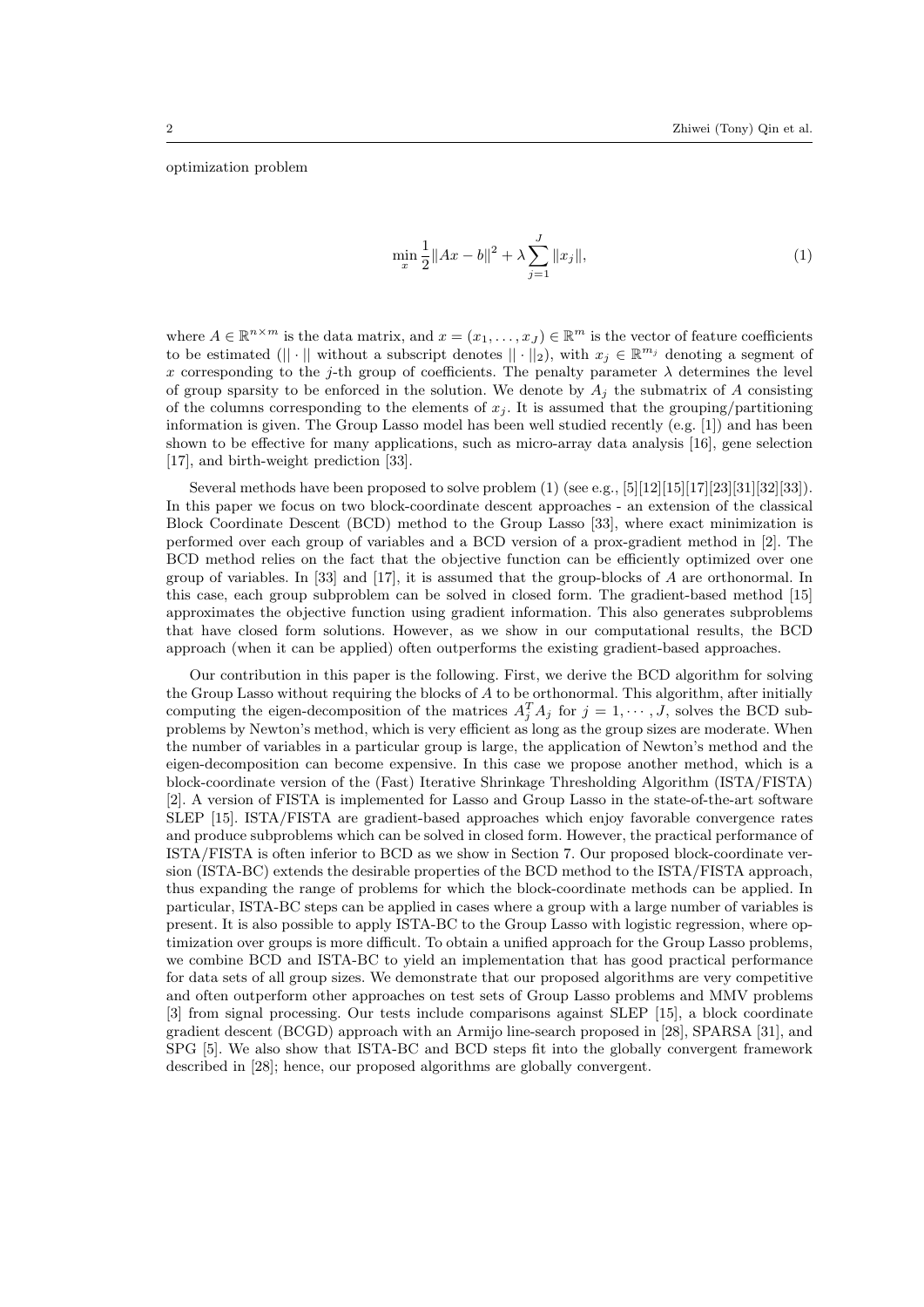#### 2 Block Coordinate Descent Algorithms

### 2.1 BCD-GL

Block coordinate descent (BCD) algorithms optimize the objective function over one segment (group of variables)  $x_i$  at each sub-iteration, while keeping all the other segments  $x_i \neq x_j$  fixed. The global convergence of the BCD iterates has been established for minimizing a convex nondifferentiable function with certain separability and regularity properties [27].

For the Group Lasso  $(1)$ , at the *j*-th sub-iteration, we need to solve

$$
\min_{x_j} \frac{1}{2} x_j^\top M_j x_j + p_j^\top x_j + \lambda \|x_j\|,\tag{2}
$$

where  $M_j = A_j^{\top} A_j$ , and  $p_j = A_j^{\top} (\sum_{i \neq j} A_i x_i)$ . Yuan and Lin [33] applied the BCD method to solve (1) under the restrictive assumption that  $A_j^{\top} A_j = I$ . In this case, each block subproblem has a closed-form solution (see (11) below). Tibshirani et. al. [10] dropped this restrictive assumption and proposed an alternative version where the subproblems are solved inexactly by a coordinate descent method. Here, we derive a BCD method for the general case of (1), where each subproblem is solved as a trust-region subproblem by an efficient application of Newton's method (we refer to our method as BCD-GL).

If  $||p_j|| \leq \lambda$ , then  $p_j^{\top} x_j + \lambda ||x_j|| \geq 0$  for all  $x_j$ . Since  $M_j \succeq 0$ , the objective function of (2) is non-negative in this case, and clearly,  $x_j = 0$  solves (2). Conversely, if  $x_j = 0$  solves (2), then from the first-order optimality conditions for (2),  $p_j + \lambda g_0 = 0$  for some subgradient  $g_0$  of  $||x_j||$  at  $x_j = 0$ . Thus,  $||p_j|| = \lambda ||g_0|| \leq \lambda$  since  $||g_0|| \leq 1$ . Hence,  $x_j = 0$  is the optimal solution of (2) if and only if  $||p_j|| \leq \lambda$ .

When the optimal solution of (2) is  $x_j \neq 0$ , we have from the optimality conditions for (2) that

$$
\left(M_j + \frac{\lambda}{\|x_j\|}I\right)x_j = -p_j.
$$
\n(3)

Now, note that there exists a  $\Delta > 0$  for which the optimal solution of (2) is the optimal solution of the so-called trust-region subproblem

$$
\min \frac{1}{2} x_j^\top M_j x_j + p_j^\top x_j
$$
\n
$$
s.t. \quad ||x_j|| \leq \Delta.
$$
\n(4)

Hence, we can apply the techniques in [20] and [18] to solve (4). Since  $\lambda > 0$ ,  $M_j + \frac{\lambda}{\|x_j\|} I >$  $0 \quad (M_j \geq 0)$ . It follows from (3) that  $||x_j^*|| = \Delta$  with  $x_j^*$  being the unique optimal solution to (4) (see Lemmas 2.1 and 2.3 in [18] and Theorem 4.3 in [20]). Hence,

$$
x_j^* = -\left(M_j + \frac{\lambda}{\Delta}I\right)^{-1} p_j,\tag{5}
$$

which we can write as  $x_j^* = \Delta y_j(\Delta)$ , where

$$
y_j(\Delta) = -(\Delta M_j + \lambda I)^{-1} p_j \tag{6}
$$

has norm equal to 1. The optimal solution of (2) is thus of the form (5) with  $\Delta$  chosen to satisfy  $||y_i(\Delta)|| = 1$ . To find the correct  $\Delta$ , we have from the eigen-decomposition of  $M_i$  that

$$
||y_j(\Delta)||^2 = \sum_i \frac{(q_i^\top p_j)^2}{(\gamma_i \Delta + \lambda)^2},\tag{7}
$$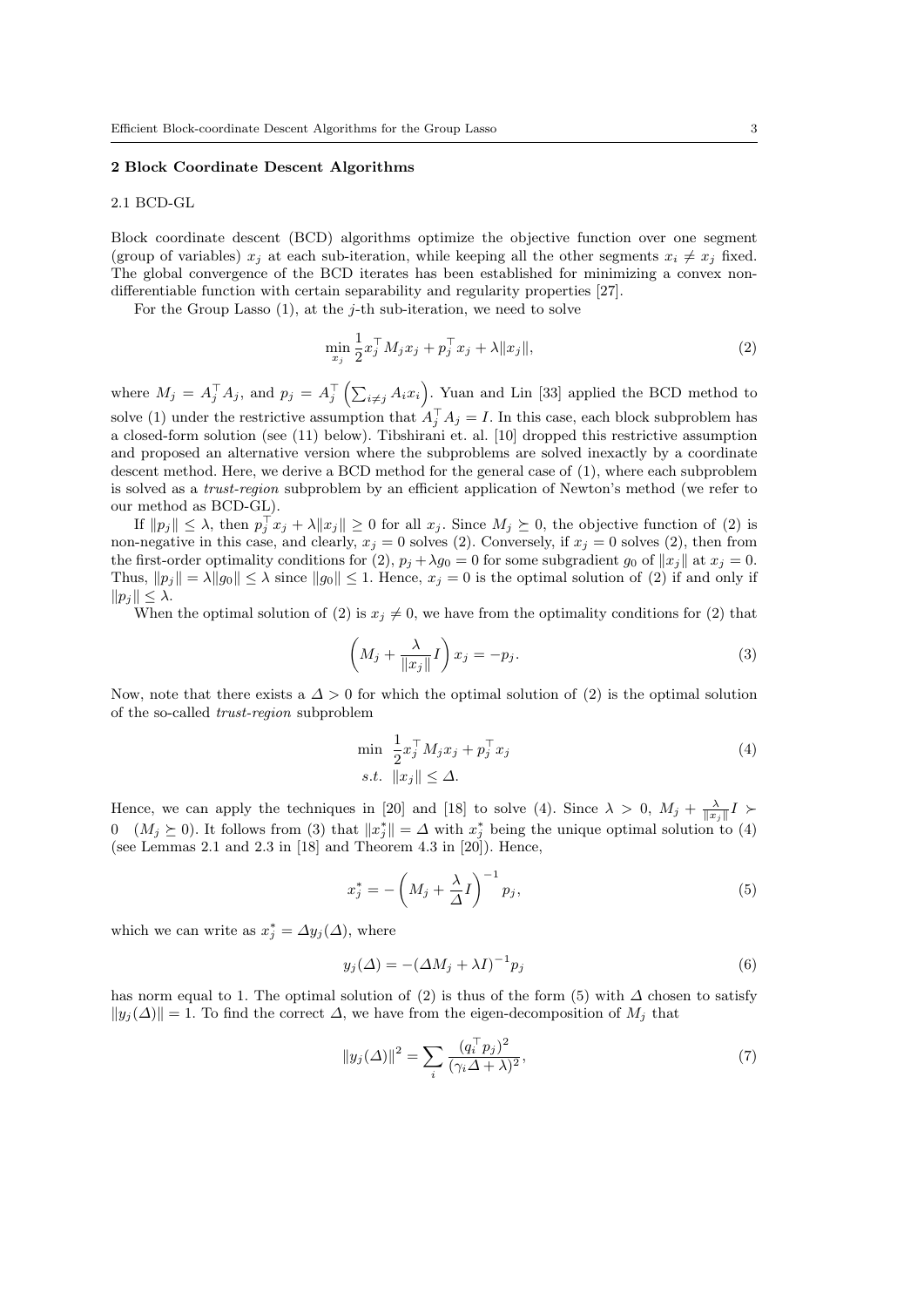where the  $\gamma_i$ 's and  $q_i$ 's are the eigenvalues and the respective orthogonal eigenvectors of  $M_i$ . Rather than applying Newton's method to  $||y_i(\Delta)|| = 1$  to find the root  $\Delta$ , we apply Newton's method to

$$
\phi(\Delta) = 1 - \frac{1}{\|y_j(\Delta)\|},\tag{8}
$$

since it is well known that  $(8)$  works better in practice (see [20] Section 4.2). Note that from  $(3)$ , we are guaranteed to have a positive solution, so we are immune from the "hard case" described in [18]. In order to compute the first derivative  $\phi'(\Delta)$ , we use the facts that

$$
\frac{d}{d\Delta} \left( \frac{1}{\|y_j(\Delta)\|} \right) = \frac{d}{d\Delta} (\|y_j(\Delta)\|^2)^{-\frac{1}{2}} = -\frac{1}{2} (\|y_j(\Delta)\|^2)^{-\frac{3}{2}} \frac{d}{d\Delta} \|y_j(\Delta)\|^2,
$$
\n(9)

and

$$
\frac{d}{d\Delta}||y_j(\Delta)||^2 = -2\sum_i \frac{(q_i^\top p_j)^2 \gamma_i}{(\gamma_i \Delta + \lambda)^3}.
$$

The above procedure where  $\Delta$  and  $y_j(\Delta)$  are determined is embodied in Algorithm 2.1 below for solving (2).

### Algorithm 2.1 BCD-GL

Given:  $x^{(0)} \in \mathbb{R}^m$ . Set  $k = 1$ , and for  $j = 1, \dots, J$  compute the eigen-decomposition of  $M_j =$  $A_j^T A_j$ . repeat  $x \leftarrow x^{(k-1)}$ for  $j=1,2,\ldots,J$  do  $d \leftarrow \sum_{i \neq j} A_i x_i - b, p \leftarrow A_j^{\top} d$ if  $\|p\|\leq \lambda$  then  $\tilde{x}_j \leftarrow 0$ else Find the root  $\Delta$  of (8), where  $||y_i(\Delta)||$  is given by (7), using Newton's root-finding method. Compute  $y_j$  from (6).  $\tilde{x}_j \leftarrow \Delta y_j$ end if end for  $x^{(k)} \leftarrow \tilde{x}, k \leftarrow k + 1$ **until**  $k = k_{max}$  or  $x^{(k)}$  satisfies the stopping criterion.

In our experiments, the size of the problem had little effect on the number of Newton iterations required for root finding, which is usually less than five. The eigen-decomposition for each group is computed just once. The complexity of this step is  $O(m_j^3)$ , where  $m_j$  is the size of the jth group. This is typically not more expensive than computing  $M_j$  itself, which takes  $O(n m_j^2)$ operations. For small group sizes, this additional work is small compared to the overall per iteration cost, but when the group size is large, the task can be computationally costly. In this case, the orthogonalization proposed in [33] is also expensive  $(O(n m_j^2))$ . The total storage requirement for the eigen-decompositions is  $O(\sum_j m_j^2)$ . When the  $m_j$ 's are small, it is approximately linear in m. On the other hand, the additional storage required for the orthogonalized data matrix is  $O(nm)$ .

In what follows we modify the ISTA algorithm to capture the good properties of the BCD approach, while trying to alleviate the negative ones.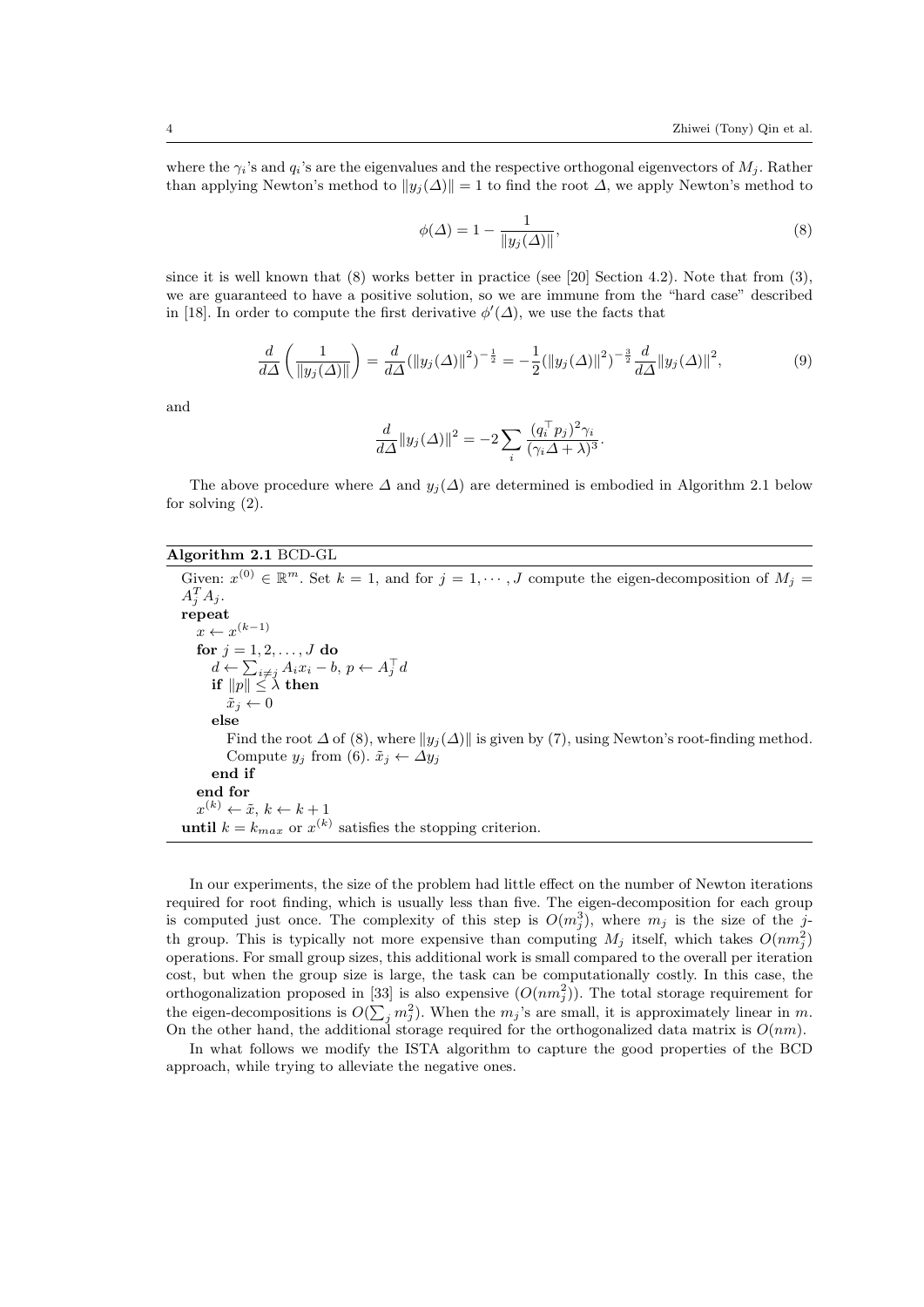### 3 Iterative Shrinkage Thresholding Algorithms

Let us write the objective function in (1) as  $F(x) = g(x) + h(x)$ , where  $g(x) = \frac{1}{2} ||Ax - b||^2$ , and  $h(x) = \lambda \sum_{j=1}^{J} ||x_j||$ . Given a point x, the ISTA approach applied to  $F(x)$  minimizes the sum of  $h(x)$  and a quadratic approximation of  $g(x)$  at each iteration, i.e. the next iterate  $x^+ = q_t(x)$  is

$$
q_t(x) = \arg\min_{z} \left\{ g(x) + \nabla g(x)^\top (z - x) + \frac{1}{2t} ||z - x||^2 + h(z) \right\}
$$

$$
= \arg\min_{z} \left\{ \sum_j \frac{1}{2t} ||z_j - d(x)_j||^2 + \lambda ||z_j|| \right\}. \tag{10}
$$

Here, t is the step-length;  $d(x) = x - tA^{\top}(Ax - b) = x - t\nabla g(x); z_j$  and  $d(x)_j$  are the segments of the respective vectors z and  $d(x)$  corresponding to the j-th segment of x. The optimization problem in (10) is separable, and the solution to each of the  $J$  subproblems is given by a soft-thresholding operator [5], i.e.

$$
q_t(x)_j = T(d(x)_j, t) = \frac{d(x)_j}{\|d(x)_j\|} \max(0, \|d(x)_j\| - \lambda t), \quad j = 1, \cdots, J.
$$
 (11)

The step-length  $t$  is determined (usually by a backtracking line-search) so that the following holds

$$
g(q_t(x)) \le g(x) + \nabla g(x)^\top (q_t(x) - x) + \frac{1}{2t} \|q_t(x) - x\|^2.
$$
 (12)

This condition ensures that the value  $g(q_t(x))$  of g at the new point  $q_t(x)$  is smaller than the value of the quadratic approximation to  $g(z)$  at the current point x given on the right-hand-side of (12). It is easy to verify that (12) is always satisfied when  $t \leq 1/L$ , where L is the Lipschitz constant for  $\nabla g(x)$  (in our case  $L = ||A^{\top}A||$ ). However, setting  $t = 1/||A^{\top}A||$  usually results in very small step sizes; hence a line search is usually necessary. The statement of the ISTA algorithm with backtracking line-search can be found in [2]. The complexity of ISTA to reach an  $\epsilon$ -optimal solution is  $O(L/\epsilon)$ .

FISTA (Fast Iterative Shrinkage Thresholding Algorithm) is an extension of ISTA that has an improved complexity of  $O(\sqrt{L/\epsilon})$  [2]. In essence, FISTA constructs the current iterate as a linear combination of the two most recent iterates.

### 4 ISTA/FISTA with block coordinate step-lengths

In both ISTA and FISTA, one carries out the backtracking line-search for all the segments of  $x$ at once in each iteration, so the step-length  $t^{(k)}$  at iteration k is the same across the segments. The BCD-GL method computes the step for each block of variables separately. A natural extension of ISTA which mimics some of the properties of block coordinate descent is to allow different step-lengths  $t_i$ 's for individual segments; i.e. we now have a vector of step lengths

$$
\mathbf{t} = [t_1, t_2, \cdots, t_J]^\top
$$
\n(13)

and for  $j = 1, \dots, J$ ,  $d(x)_j = d_j = d_j(x, t_j) = x_j - t_j \nabla g(x)_j$ , where  $\nabla g(x)_j = A_j^\top (Ax - b)$ . Hence using different step lengths for each block, the solution to (10) becomes

$$
q_{\mathbf{t}}(x) = [q_1, q_2, \cdots, q_J]^\top,
$$

where

$$
q_j = \frac{d_j}{\|d_j\|} \max(0, \|d_j\| - \lambda t_j), \quad j = 1, \cdots, J.
$$
 (14)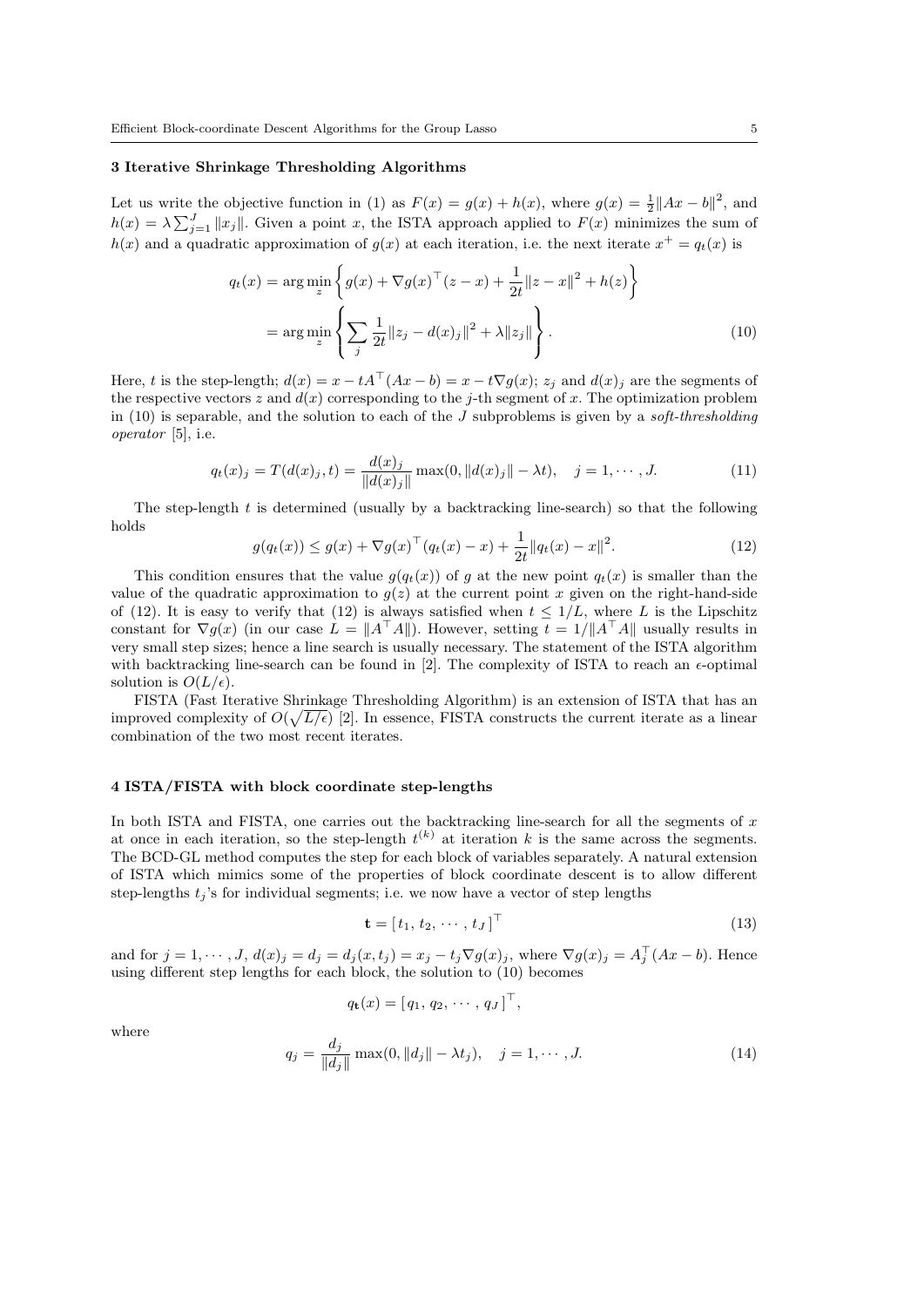4.1 ISTA with multiple-scaling on step-lengths (ISTA-MS)

A simple case in the above setting is to consider  $\mathbf{t} \equiv \theta \bar{\mathbf{t}}$  where  $\bar{\mathbf{t}} = (\bar{t}_1, \bar{t}_2, \cdots, \bar{t}_J)$  is a fixed vector, for instance, given by  $\bar{t}_j = \frac{1}{\|A_j\|}$ , and the line-search is performed on  $\theta$ . We refer to this method as ISTA-MS (for multiple scaling), and show in Theorem 1 that the theoretical convergence rate of ISTA is preserved under this modification. The practical performance of this method is often better than that of the regular ISTA/FISTA, except on the Nemirovski data sets (see Figure 3). While it is still inferior to that of BCD-GL, we should keep in mind that ISTA-MS is parallelizable.

4.2 Block coordinate iterative shrinkage thresholding (ISTA-BC)

Here we propose an extension of the ISTA algorithm where, for each segment, we select  $t_i$  by a separate backtracking line-search in conjunction with soft-thresholding (14). Hence each (major) iteration now consists of  $J$  optimization steps, each of which seeks  $q_i$  that minimizes

$$
g(\hat{x}) + \nabla g(\hat{x})_j^\top (q_j - \hat{x}_j) + \frac{1}{2t_j} \|q_j - \hat{x}_j\|^2 + h_j(q)
$$
\n(15)

given a vector  $\hat{x}$ , and  $h_j(q) := \lambda ||q_j||$ . The line search condition to be satisfied is

$$
g(\tilde{x}) \le g(\hat{x}) + \nabla g(\hat{x})_j^{\top} (q_j - \hat{x}_j) + \frac{1}{2t_j} \|q_j - \hat{x}_j\|^2
$$
\n(16)

For the *j*-th sub-iteration, we set  $\hat{x} = [ q_1 \cdots q_{j-1} x_j \cdots x_J ]^{\top}$ .

This ensures that  $\tilde{x} = [ q_1 \cdots q_{j-1} q_j x_{j+1} \cdots x_J ]^T$  yields at least as good an objective value as the quadratic approximation at the most recently computed point  $\hat{x}$ . We refer to this approach as ISTA-BC (for block-coordinate steps) and state it as Algorithm 4.1. The global convergence of

# Algorithm 4.1 ISTA-BC

Given:  $x^{(0)} \in \mathbb{R}^m$ ,  $k = 1$ ,  $t_0 > 0$ . repeat  $\hat{x} \leftarrow x^{(k-1)}$ for  $j = 1, 2, ..., J$  do Find  $t_j \le t_0$  for which  $\tilde{x}^{(j)} = [\hat{x}_1, \cdots, \hat{x}_{j-1}, q_j, \hat{x}_{j+1}, \cdots, \hat{x}_J]^\top$  satisfies the line-search condition (16), with  $q_j$  given by (14).  $\hat{x} \leftarrow \tilde{x}^{(j)}$ end for  $x^{(k)} \leftarrow \tilde{x}^{(J)}$  $k \leftarrow k + 1$ **until**  $k = k_{max}$  or  $x^{(k)}$  satisfies the stopping criterion.

ISTA-BC is guaranteed by Theorem 2 in Section 4.6 based on the results in [28].

Compared to ISTA, a disadvantage of ISTA-BC (and BCD-GL) is that we cannot solve the subproblems in parallel, since the  $j$ -th sub-iteration depends on the previous sub-iteration through  $\nabla g(\hat{x}_i)$ . Nevertheless, as demonstrated in Section 7.5, ISTA-BC enjoys considerable computational advantage over ISTA/FISTA in a non-parallel setting. We note that a parallelizable Jacobi-like version of the ISTA-BC algorithm could be implemented by replacing  $\hat{x}$  with  $x^{(k-1)}$  in (15) and (16) for all sub-iterations, but we found in our non-parallel experiments that this approach also yielded performance inferior to ISTA-BC.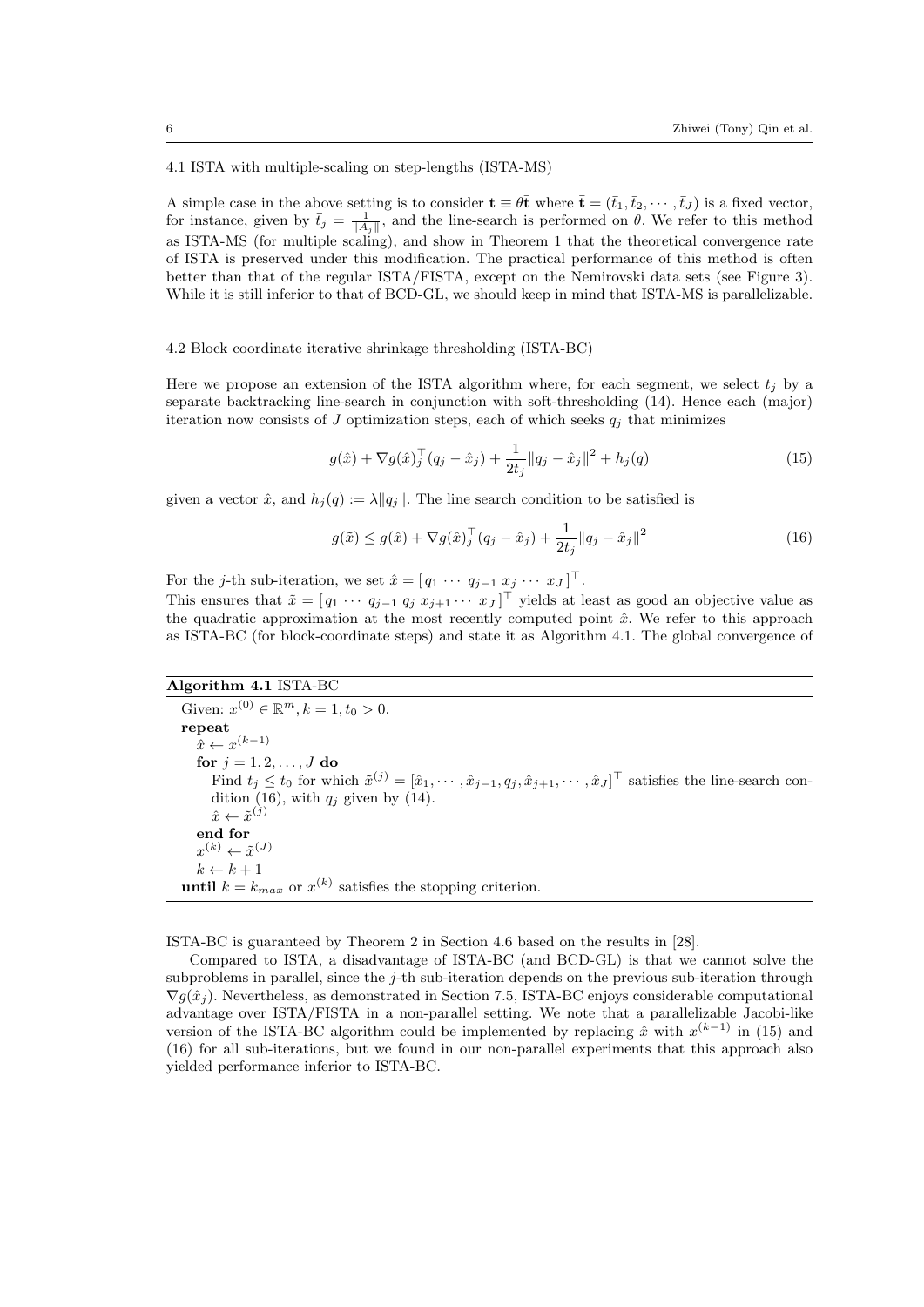The FISTA update can be incorporated into the ISTA-BC algorithm. We have implemented such an update (FISTA-BC), but it did not exhibit any computational advantage in our tests. It is also unclear if there is any theoretical advantage in using an acceleration step in the block coordinate framework.

#### 4.3 Hybrid Implementation (BCD-HYB)

We have also implemented a hybrid version of BCD-GL and ISTA-BC to overcome BCD-GL's weakness in scalability when a data set has large groups. Specifically, we switch from a BCD subiteration to an ISTA-BC sub-iteration when a group contains more than  $N_{BC}$  variables, so that we no longer need to perform an eigen-decomposition for that group. Clearly, this decision can be made a priori. We call this hybrid version BCD-HYB in our experiments. The global convergence of BCD-HYB is also established in Section 4.6.

Note that ISTA-BC and BCD-GL are identical when  $A_j^{\top} A_j = L_j I$  and  $t_j = \frac{1}{L_j}$ , where  $L_j$  is a scalar, as in the MMV problem in Section 5. The proofs of the theoretical rates of convergence of the ISTA/FISTA algorithms do not readily extend to ISTA-BC or BCD-GL.

### 4.4 Randomized Scheme for Coordinate Selection

Nesterov recently proposed a randomized coordinate selection scheme for the BCD algorithms solving problems with a smooth objective function  $[19]$ . Specifically, the index i of the group of variables  $x_i$  to be optimized over in the next iteration is selected with probability

$$
p_{\alpha}^{(i)} = \frac{L_i^{\alpha}}{\sum_{j=1}^J L_j^{\alpha}}, \quad i = 1, \cdots, J,
$$
\n(17)

where  $\alpha \in \mathbb{R}$ , and  $L_j$  is the Lipschitz constant of  $\nabla_{x_j} g(x)$ , the gradient of  $g(x)$  with respect to the j-th group. When  $\alpha = 0$ , the group indices are sampled from a uniform distribution, and when  $\alpha = 1$ , the probability of selecting  $j \in [1, J]$  is proportional to  $L_j$ . The convergence rate results in [19] have been extended to the case of a composite function with a non-smooth block-separable component [22], such as the Group Lasso. We implemented several versions of ISTA-BC, BCD-GL, and BCD-HYB with this randomized scheme for the special cases of  $\alpha = 0$  and 1. Note that the case of  $\alpha = 1$  only applies for BCD-GL, where the entire set  $\{L_j\}_{j=1}^J$  is explicitly computed. We denote by ISTA-RBC, RUBCD-GL, RBCD-HYB, the randomized versions of ISTA-BC, BCD-GL, and BCD-HYB respectively with a uniform distribution, and by RBCD-GL, the randomized version of BCD-GL for the case where  $\alpha = 1$ . We compare the performance of the randomized versions with the original versions on selected problems in Section 7, and we observe that none of the versions with a uniform distribution provides any computational advantage. On the other hand, RBCD-GL sometimes appears to be more efficient than BCD-GL.

#### 4.5 Convergence Rate Analysis for ISTA-MS

We prove that ISTA-MS with backtracking line-search has a global convergence rate of  $O(\frac{1}{k})$ , where  $k$  is the number of iterations. Our arguments follow closely those in [2].

Define

$$
\mathbf{L} = [L_1, L_2, \cdots, L_J] = \left[\frac{1}{t_1}, \frac{1}{t_2}, \cdots, \frac{1}{t_J}\right].
$$
 (18)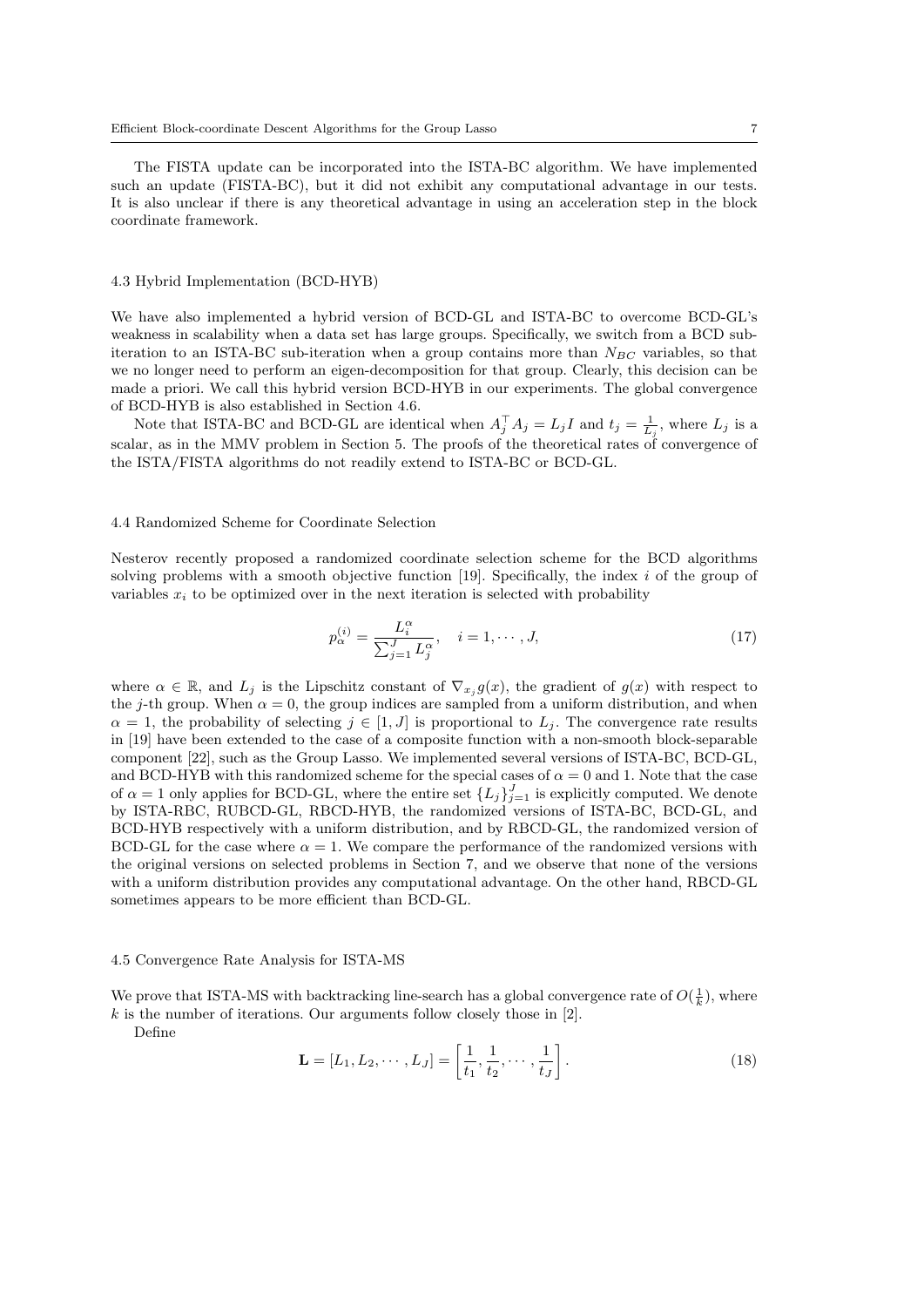Corresponding to  $g(\cdot)$  and  $h(\cdot)$  defined in the previous sections, we define

$$
g_j: \mathbb{R}^{m_j} \to \mathbb{R}, \quad g_j(z_j; x) = \frac{1}{2} z_j^{\top} A_j^{\top} A_j z_j + (\sum_{i \neq j} A_i x_i - b)^{\top} A_j z_j,
$$
(19)

$$
h_j: \mathbb{R}^{m_j} \to \mathbb{R}, \quad h_j(z_j) = \lambda \|z_j\|.
$$
 (20)

For each j, let  $L(g_j) = ||A_j||^2$  be the Lipschitz constant for  $\nabla g_j$ . Let  $\mathbf{L}(g)$  be the vector of the J Lipschitz constants. Define  $\overline{L}(g) = \max_j L(g_j)$ ,  $\underline{L}(g) = \min_j L(g_j)$ ,  $R_{\mathbf{L}} = \frac{L(g)}{\underline{L}(g)}$ , and  $s_j = \sqrt{L(g_j)}$ .

For ISTA-MS, the optimization problem that we solve in each iteration is

$$
\min_{z} Q_{\mathbf{L}}^{\text{MS}}(z, x) \equiv g(x) + \nabla g(x)^{\top} (z - x) + \sum_{j=1}^{J} \frac{L_j}{2} ||z_j - x_j||^2 + h(z),\tag{21}
$$

whose solution is

$$
p_{\mathbf{L}}^{\text{MS}}(x) = S_{\mathbf{t}}(d(x)) = \arg\min_{z} Q_{\mathbf{L}}^{\text{MS}}(z, x). \tag{22}
$$

Hence,  $x^{(k+1)} = p_{\mathbf{L}}^{\text{MS}}(x^{(k)})$ . Since (21) is strongly convex, we have the following property for any  $x \in \mathbb{R}^m$  from the optimality conditions for  $p_{\mathbf{L}}^{\text{MS}}(x)$ :

$$
\nabla g(x) + diag(\mathbf{L})^{\top} (p_{\mathbf{L}}^{\text{MS}}(x) - x) + \partial h(p_{\mathbf{L}}^{\text{MS}}(x)) = 0.
$$
 (23)

From the definitions (19) and (20), it is easy to see that the objective function in the j-th subproblems of ISTA-MS is a quadratic approximation of  $g_j(z_j, x^{(k)}) + h_j(z_j)$ , where  $x^{(k)}$  is the k-th iterate. Similar to Lemma 2.3 in [2], we have the following result.

**Lemma 1** Let  $x \in \mathbb{R}^m$  and  $\mathbf{L} \succ 0$  satisfy

$$
F(p_{\mathbf{L}}^{\mathrm{MS}}(x)) \le Q_{\mathbf{L}}^{\mathrm{MS}}(p_{\mathbf{L}}^{\mathrm{MS}}(x), x). \tag{24}
$$

Then, for any  $y \in \mathbb{R}^m$ ,

$$
F(y) - F(p_{\mathbf{L}}^{\text{MS}}(x)) \ge \sum_{j=1}^{J} \frac{L_j}{2} ||p_{\mathbf{L}}^{\text{MS}}(x)_j - x_j||^2 + L_j(x_j - y_j)^T (p_{\mathbf{L}}^{\text{MS}}(x)_j - x_j). \tag{25}
$$

*Proof* The proof follows close that in [2], except that a vector **L** instead of a scalar L is used, and Lemma 2.2 in [2] is replaced with (23).

To obtain a lower bound  $t_{min}$  for the unscaled step-length in the k-th iteration  $t^{(k)} = \theta$  in Section 4.1), we observe that since  $\nabla g(x)$  is Lipschitz continuous with Lipschitz constant  $L(g)$ ,

$$
g(p_{\mathbf{L}}^{\text{MS}}(x)) \leq g(x) + \nabla g(x)^{\top} (p_{\mathbf{L}}^{\text{MS}}(x) - x) + \frac{L(g)}{2} ||p_{\mathbf{L}}^{\text{MS}}(x) - x||^{2}.
$$

If we set  $t^{(k)}$  such that  $L_j^{(k)} = \frac{s_j}{t^{(k)}} \ge \frac{\min\{s_j\}}{t^{(k)}} = L(g)$   $\forall j$ , then the line-search condition is  $t^{(k)} = t$ guaranteed to be satisfied, since  $\frac{L(g)}{2} ||p_{\mathbf{L}}^{\text{MS}}(x^{(k+1)}) - x^{(k)}||^2 \le \sum_j$ atisfied, since  $\frac{L(g)}{2} ||p_{\mathbf{L}}^{\text{MS}}(x^{(k+1)}) - x^{(k)}||^2 \le \sum_j \frac{L_j^{(k)}}{2} ||p_{\mathbf{L}}^{\text{MS}}(x^{(k+1)})_j - x_j^{(k)}||^2$ . Hence,  $t_{min} = \frac{\min\{s_j\}}{L(g)} = \frac{\sqrt{L(g)}}{L(g)}$  $\frac{\sqrt{L(y)}}{L(g)}$ .

With the above intermediate results, we now prove the  $O(\frac{1}{k})$  global convergence rate for ISTA-MS.

**Theorem 1** Let  $\{x^{(k)}\}$  be the sequence generated by ISTA-MS. Then for any  $k \geq 1$ ,

$$
F(x^{(k)}) - F(x^*) \le \frac{C}{k},\tag{26}
$$

where  $x^*$  is the optimal solution, and  $C = \frac{L(g)}{2}$  $\sqrt{R_{\mathbf{L}}} \|x^* - x^{(0)}\|^2.$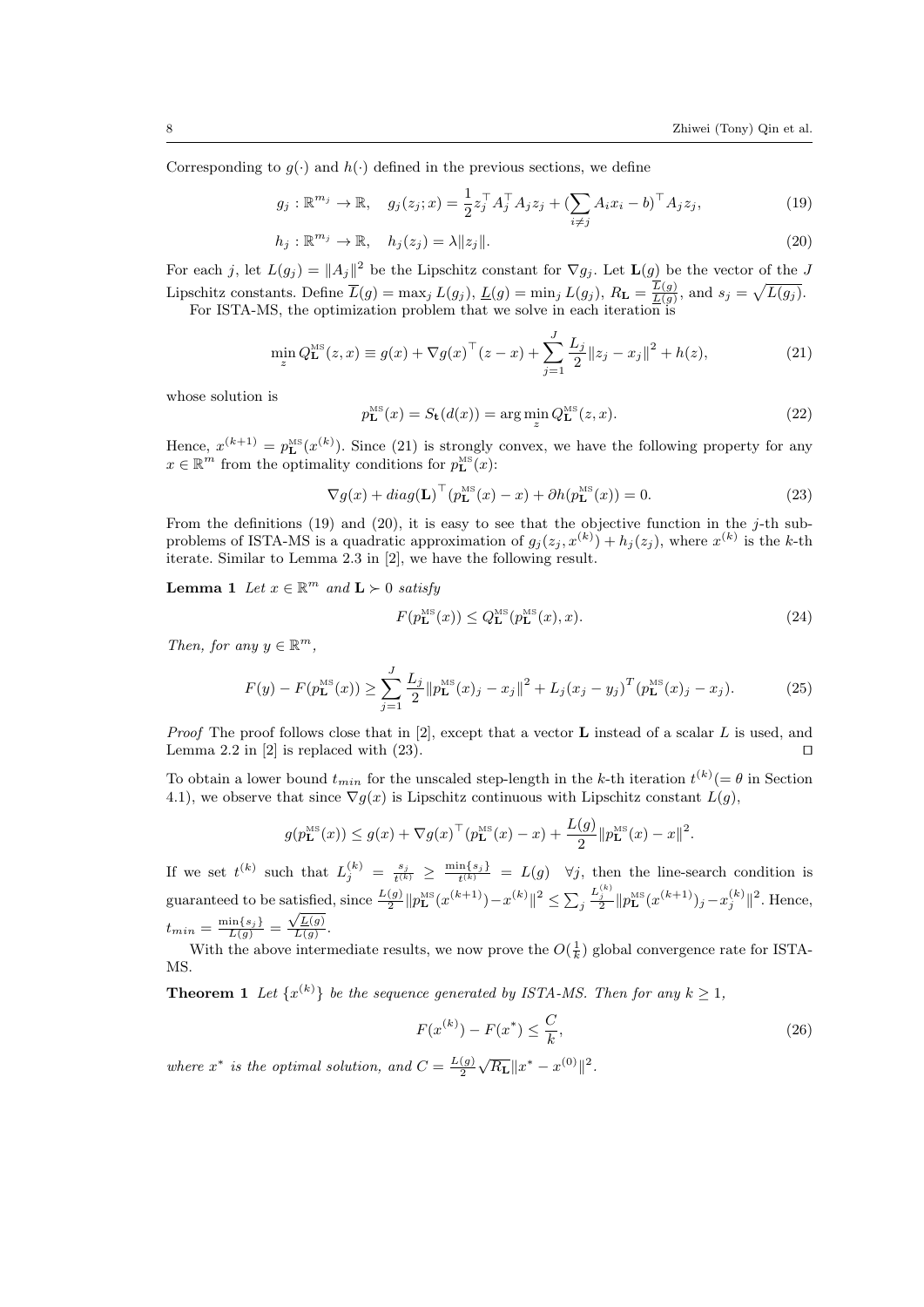*Proof* Applying Lemma 1 with  $y = x^*$ ,  $x = x^{(n)}$ , and  $\mathbf{L} = \mathbf{L}^{(n)}$ , we have

$$
2t^{(n)}(F(x^*) - F(x^{(n+1)})) \ge \sum_j s_j(\|x^* - x^{(n+1)}\|^2 - \|x^* - x^{(n)}\|^2)
$$

Since  $F(x^*) - F(x^{(n+1)}) \leq 0$ , we can replace  $t^{(n)}$  with  $t_{min}$ . Summing the resulting inequality over  $n = 0, \dots, k-1$  yields

$$
\frac{2\sqrt{L(g)}}{L(g)}\left(kF(x^*) - \sum_{n=0}^{k-1}F(x^{(n+1)})\right) \ge \sum_j s_j \left(\|x_j^* - x_j^{(k)}\|^2 - \|x_j^* - x_j^{(0)}\|^2\right). \tag{27}
$$

Now, applying Lemma 1 again with  $x = y = x^{(n)}$  and  $\mathbf{L} = \mathbf{L}^{(n)}$ , we get

$$
2t^{(n)}\left(F(x^{(n)})-F(x^{(n+1)})\right) \geq \sum_j s_j \|x_j^{(n)}-x_j^{(n+1)}\|^2.
$$

Since this implies that  $F(x^{(n)}) \ge F(x^{(n+1)})$  for all n, it follows that  $\sum_{n=0}^{k-1} F(x^{(n+1)}) \ge kF(x^{(k)})$ . Combining this with (27) yields

$$
\frac{2k\sqrt{L(g)}}{L(g)}\left(F(x^*)-F(x^{(k)})\right) \geq \sum_j s_j \left(\|x_j^*-x_j^{(k)}\|^2-\|x_j^*-x_j^{(0)}\|^2\right).
$$

Ignoring the non-negative term on the RHS of the above inequality and noting that  $\max_j \{s_j\}$  $\sqrt{\overline{L}(g)}$ , we obtain (26) where  $C = \frac{\beta L(g)}{2}$  $\sqrt{R_{\mathbf{L}}} \|x^* - x^{(0)}\|^2$ , and  $L(g)$  is the Lipschitz constant of  $\nabla g(x).$ 

#### 4.6 Global Convergence of BCD-HYB

We prove the global convergence of BCD-HYB by demonstrating that ISTA-BC and BCD-GL steps satisfy the conditions on the steps of the general convergent BCGD framework in [28].

First, we briefly describe the BCGD algorithm. The blocks  $x_j$ 's are chosen in a cyclic manner. We slightly abuse the notation by calling the iteration in which  $x_j$  is updated the j-th iteration. In the j-th iteration, we compute the search direction (in the subspace of  $x_j$ )

$$
d_{H_{jj}} = \arg\min_{d_j} \left( \nabla g(x_j)^\top d_j + \frac{1}{2} d_j^\top H_{jj} d_j + \lambda \| x_j + d_j \| \right). \tag{28}
$$

Here,  $H_{jj}$  is some approximation of the j-th diagonal block of  $\nabla^2 g(x)$ , and we denote by  $H^{(j)}$ the approximate Hessian used in the j-th iteration with  $H_{jj}^{(j)} = H_{jj}$ . Once the search direction  $d_{H_{jj}}$  is computed, BCGD determines an appropriate step-length  $\alpha^{(j)}$  such that the new iterate  $x^{(j)} = x^{(j-1)} + \alpha^{(j)} d^{(j)}$  satisfies the following modified Armijo rule:

$$
F(x^{(j)}) = F(x^{(j-1)} + \alpha^{(j)}d^{(j)}) \le F(x^{(j-1)}) + \alpha^{(j)}\sigma\Delta^{(j)},
$$
\n(29)

where  $d^{(j)}$  has its j-th segment equal to  $d_{H_{jj}}$  and zeros everywhere else,  $0 < \sigma < 1$ ,  $0 \le \gamma < 1$ , and

$$
\Delta^{(j)} = \nabla g(x)^\top d^{(j)} + \gamma (d^{(j)})^\top H^{(j)} d^{(j)} + \lambda \|x^{(j-1)} + d^{(j)}\| - \lambda \|x^{(j-1)}\|.
$$
 (30)

It is shown in [28] that the BCGD algorithm converges globally for any choice of  $H^{(j)}$ , if the above Armijo rule holds and if

$$
\bar{\theta}I \succeq H^{(j)} \succeq \underline{\theta}I \quad \forall j, \text{ where } 0 < \underline{\theta} \le \bar{\theta}.\tag{31}
$$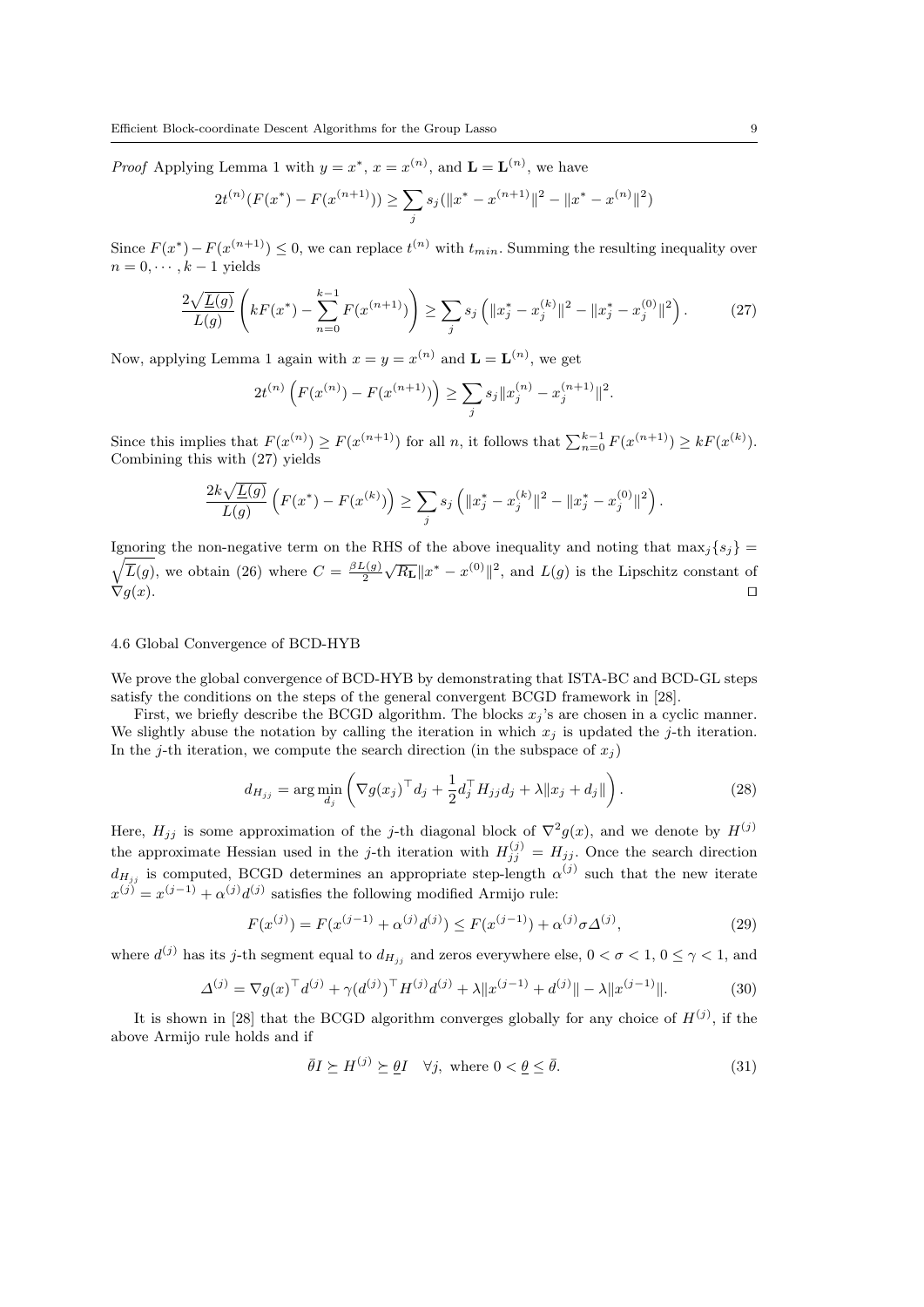Our BCD-HYB algorithm differs from BCGD in that while BCGD computes the search direction and the step-length in two separate stages, BCD-HYB accomplishes both tasks in one single stage. However, as we show below, both the ISTA-BC and BCD-GL steps in BCD-HYB can be viewed as instances of a BCGD step, and they satisfy the two conditions ((29) and (31)) above. Hence, the convergence results of BCGD apply to our BCD-HYB algorithm.

Let us first consider the ISTA-BC steps. We observe that in this case the optimization problem (15) solved during the ISTA-BC steps is essentially identical to (28) solved by BCGD steps with  $H_{jj} = \frac{1}{t_j}I$ . In addition, we see that our ISTA-BC line-search descent condition (16) agrees with the Armijo rule descent condition (29), with  $\alpha^{(j)} = 1 \forall j, \sigma = 1$ , and  $\gamma = 0.5$ . Hence, from the viewpoint of BCGD, ISTA-BC chooses in the j-th iteration an appropriate  $t_j$  so that, with the resulting  $H_{jj} = \frac{1}{t_j}I$ , the search direction  $d_{H_{jj}}$  from (28) satisfies the descent condition (16) automatically. The line-search effort in this case is shifted towards choosing an appropriate  $t_i$ .

In the case of BCD-GL, the steps (2) are equivalent to (28) with  $H_{jj} = M_j$ , which is the true Hessian for the j-th block. Hence,  $F(x^{(j)}) = F(x^{(j-1)}) + \Delta^{(j)}$ . From the previous paragraph, it is apparent that BCD-GL always satisfies the Armijo rule with  $\alpha^{(j)} = 1 \ \forall j, \sigma = 1$ , and  $\gamma = 0.5$ .

In both cases, it is easy to see that  $\Delta \leq 0$  in (29), which means that if (29) is satified with  $\sigma = 1$  then it also holds for any  $0 < \sigma < 1$ . Hence, both ISTA-BC and BCD-GL steps satisfy the modified Armijo rule.

Now we show that steps of both types satisfy (31). Without loss of generality, assume  $t_0 = 1$  in Algorithm 4.1. Then,  $t_j$  obtained from the backtracking line-search in the j-th iteration of ISTA-BC satisfies max $\{L(g_j), 1\} \geq \frac{1}{t_j} \geq 1$ . From the BCGD perspective, we effectively set  $H^{(j)} = \frac{1}{t_j} I_m$  as explained above. Hence, we have  $\max{\{\bar{L}(g), 1\}}I_m \succeq H^{(j)} \succeq \min{\{\underline{L}(g), 1\}}I_m \,\forall j$ , and condition (31) is satisfied.

For the BCD-GL steps, we essentially set  $H^{(j)} = diag(M_1, \dots, M_J)$ . Unlike the ISTA-BC case, we only have  $\bar{L}(g)I_m \succeq H^{(j)} \succeq 0$ , which may not satisfy (31). Hence, in the cases when  $M_j$ is not positive definite (which only happens if columns of A from the same group are linearly dependent), we can apply the following simple modification:  $H_{jj} = M_j + \delta I$ , where  $\delta$  is a small positive constant. The solution to the perturbed subproblem still satisfies the Armijo rule, and we now have  $(\bar{L}(g) + \delta)I_m \succeq H^{(j)} \succeq \delta I$ , which satisfies (31). Hence we have shown that both types of steps can be viewed as those of the BCGD framework in [28], and thus the convergence results for BCGD apply. The computational performance of BCD-HYB is, however, significantly better than that of BCGD. We summarize the global convergence of BCD-HYB as follows.

**Lemma 2** For any  $t_j > 0$ ,  $x^{(j-1)}$  is a stationary point of F if and only if  $d^{(j)} = 0$ .

**Theorem 2** Let  $\{x^{(j)}\}, \{d^{(j)}\}, \{t_j\}$  be sequences generated by BCD-HYB. Then the following results hold.

1.  $\{F(x^{(j)})\}$  is non-increasing, and  $\Delta^{(j)}$  satisfies

$$
-\Delta^{(j)} \ge \frac{1}{2} (d^{(j)})^T H^{(j)} d^{(j)} \ge \frac{1}{2} \|d^{(j)}\|^2 \quad \forall j,
$$
\n(32)

$$
F(x^{(j+1)}) - F(x^{(j)}) \le \Delta^{(j+1)} \le 0 \quad \forall j.
$$
\n(33)

- 2. If  $\{x^{(j)}\}_\mathcal{K}$  is a convergent subsequence of  $\{x^{(j)}\}$ , then  $\{\Delta^{(j)}\}\to 0$  and  $\{d^{(j)}\}_\mathcal{K}\to 0$ .
- 3. If the blocks are chosen in a cyclic manner, then every cluster point of  $\{\tilde{x}^{(j)}\}$  is a stationary point of F.
- 4. If  $\lim_{j\to\infty} F(x^{(j)}) \geq -\infty$ , then  $\{\Delta^{(j)}\}\to 0$  and  $\{d^{(j)}\}\to 0$ .

The condition in the last point of Theorem 2 is always satisfied since  $F(x^{(k)}) = \frac{1}{2} ||Ax^{(k)} - b||^2 +$  $\lambda \sum_{j=1}^{J} ||x_j^{(k)}|| \ge 0.$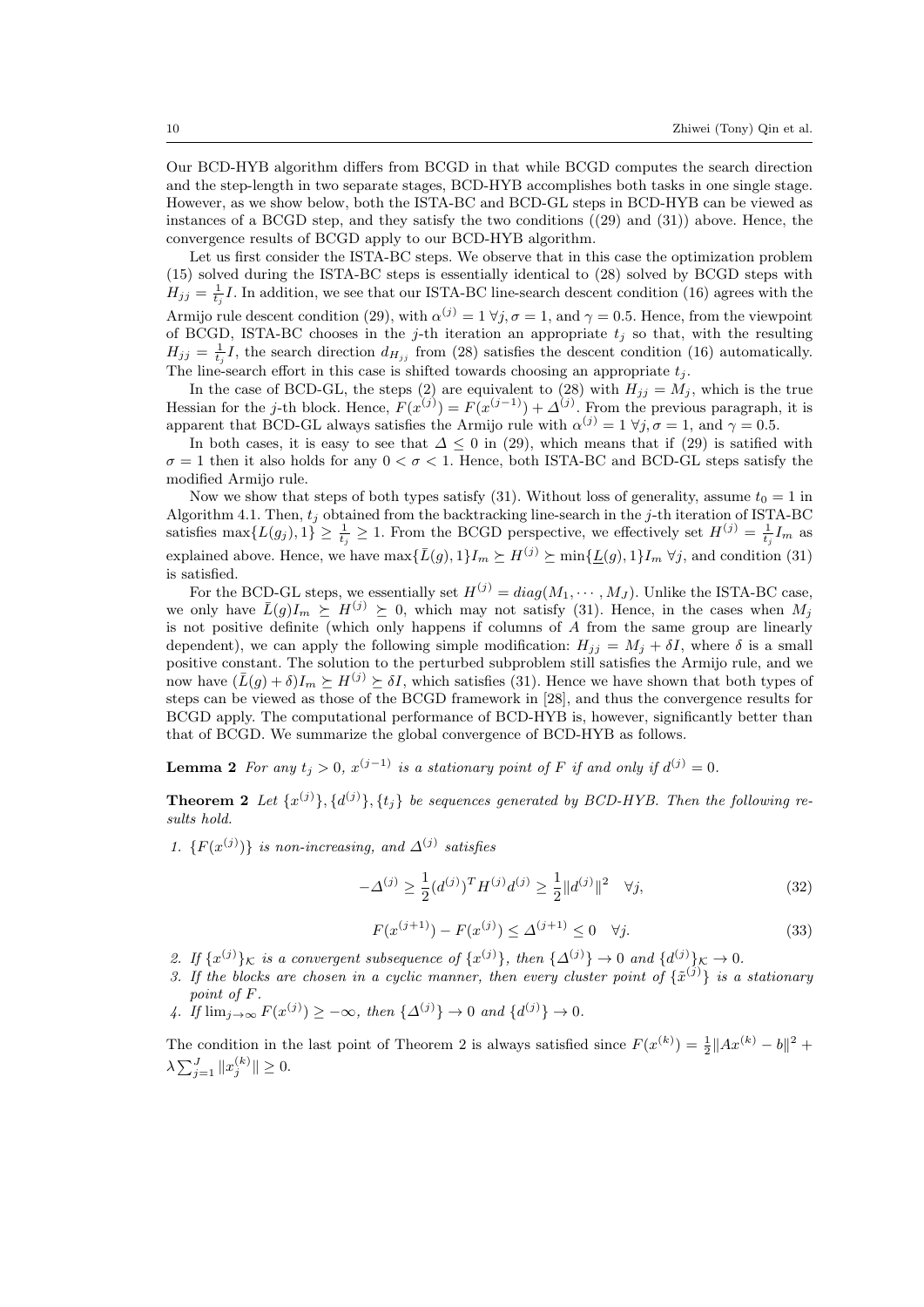#### 5 Multiple Measurement Vector Recovery (MMV)

The basic compressed sensing aims to recover an unknown sparse signal vector from a single measurement vector  $[6][9]$  and is called the single measurement vector (SMV) model. The MMV model [7] extends the SMV model to reconstruct a signal matrix  $X = (X_1 \cdots X_K)$  from the data matrix  $A \in \mathbb{R}^{n \times m}$  and a matrix of multiple measurement vectors  $B = (B_1 \cdots B_K) \in \mathbb{R}^{n \times K}$ , which are related by  $AX = B$ . The signal (column) vectors  $\{X_i\}_{i=1}^K$  are assumed to be jointly sparse, i.e. they have non-zero entries concentrated in common rows. The convex relaxed version of the MMV model solves the optimization problem

$$
\min_{X} \|X\|_{1,2} \tag{34}
$$
  
s.t.  $AX = B$ ,

where  $||X||_{1,2} = \sum_i ||x^i||_2$  and  $x^i$  is the *i*-th row of X. Several methods have been proposed for solving the MMV problem  $(34)$ ; e.g., see [3][4][25]. In [4], the noisy version of  $(34)$ ,

$$
\min_{X} \|X\|_{1,2} \tag{35}
$$
  
s.t. 
$$
\|AX - B\|_{F} \le \sigma
$$

is considered.

#### 5.1 Link to the Group Lasso

We can solve  $(34)$  by solving a series of sub-problems  $<sup>1</sup>$ </sup>

$$
\min_{X} \|X\|_{1,2} + \frac{1}{2\mu} \|AX - B\|_{F}^{2},\tag{36}
$$

when  $\mu \to 0$ . The solution  $X^{(k)}$  to the k-th sub-problem serves as the starting point for the  $(k+1)$ st sub-problem. By defining  $g(X) = \frac{1}{2} ||AX - B||_F^2$ , it is straightforward to apply ISTA-BC to solve (36). The optimal solution to the j-th subproblem of  $(36)$  is given by the soft-thresholding operator  $T(d^j, t_j) = \frac{d^j}{\|d^j\|} \max(0, \|d^j\| - \mu t_j)$ , where  $d^j$  is the j-th row of the matrix  $X - diag(\mathbf{t})A^\top (AX - B)$ .

We can also cast (36) directly as an instance of the Group Lasso. Define  $\tilde{A}$  to be the blockdiagonal matrix with each diagonal block equal to the matrix A and  $\tilde{x}$  and  $\tilde{b}$  to be the columnvectorized form of the matrices  $X$  and  $B$  respectively:

$$
\tilde{A} = \begin{pmatrix} A & & \\ & A & & \\ & & \ddots & \\ & & & A \end{pmatrix}, \tilde{x} = \begin{pmatrix} X_1 \\ X_2 \\ \vdots \\ X_K \end{pmatrix}, \tilde{b} = \begin{pmatrix} B_1 \\ B_2 \\ \vdots \\ B_K \end{pmatrix}.
$$

It is easy to see that  $\tilde{A}$  and  $\tilde{b}$  are the input data if we are to solve (36) as the Group Lasso problem, and the corresponding solution is  $\tilde{x}$ . Since the rows of X are the segments, the j-th segment in  $\tilde{x}$ consists of the j-th, the  $(n + j)$ -th, ..., and the  $((K - 1)n + j)$ -th entries. We can re-arrange the columns of  $\tilde{A}$  so that the entries in  $\tilde{x}$  belonging to the same segment are contiguous.  $\tilde{b}$  remains the

 $^{\rm 1}$  This is equivalent to a special case of what is recently known as multi-task regression with structured sparsity [13].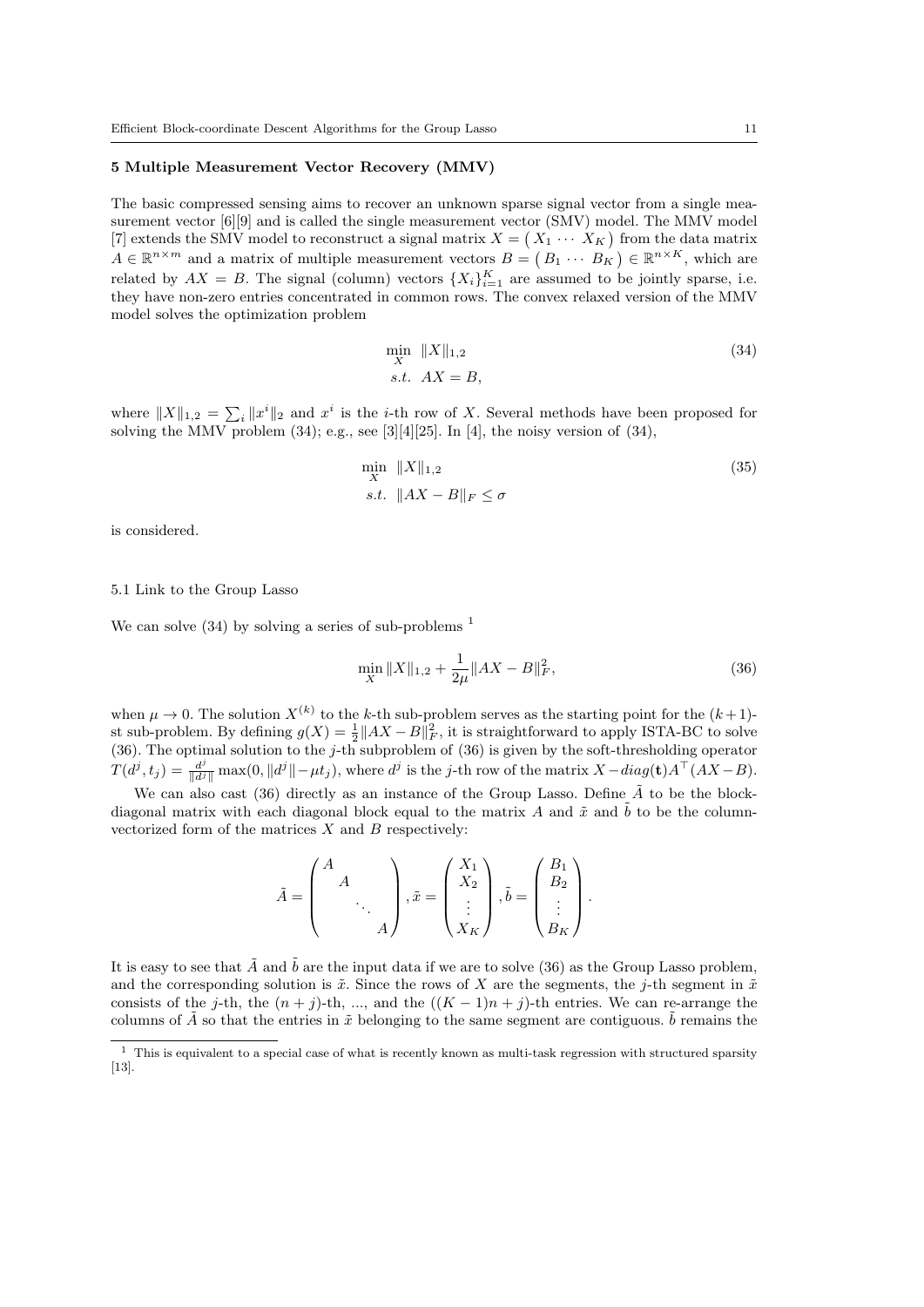same. Now, denoting the j-th segment of  $\tilde{x}$  by  $\tilde{x}_j = (\tilde{x}_{j1}, \tilde{x}_{j2}, \cdots, \tilde{x}_{jK})^\top$  and letting  $\tilde{A}_j$  be the corresponding block in  $\tilde{A}$ , we have

$$
\tilde{A}_j = \begin{pmatrix} A_j & & \\ & A_j & & \\ & & \ddots & \\ & & & A_j \end{pmatrix} \text{ and } \tilde{A}_j \tilde{x}_j = \begin{pmatrix} A_j x_{j1} \\ A_j x_{j2} \\ \vdots \\ A_j x_{jK} \end{pmatrix},
$$

where  $A_j$  is the j-th column of A.

5.2 Equivalence of ISTA-BC and BCD-GL

Since  $g(X)$  is a quadratic function in  $X, H = \nabla^2 g(X) = \tilde{A}^\top \tilde{A}$ . Because of the special structure of  $\tilde{A}$  as we have shown above, the j-th diagonal block of H, denoted  $H_{ij}$ , is a multiple of the identity matrix:

$$
H_{jj} = \tilde{A}_j^\top \tilde{A}_j = \|A_j\|^2 I_K. \tag{37}
$$

 $H_{jj}$  is the true Hessian of the j-th block-coordinate of  $g(X)$ . Hence, the BCD subproblem (2) has the same simple closed-form solution  $T(d^j, t_j)$  as ISTA-BC with  $t_j = \frac{1}{\|A_j\|^2}$ . In fact, it is also equivalent to BCGD with least squares loss. The equivalence relationships imply that the resulting algorithm does not require the eigenvalue decompositions in BCD-GL or the backtracking line-search in ISTA-BC, and hence, it can be very efficient. We state this specialized version in Algorithm 5.1 (BCD-MMV).<sup>2</sup>

## Algorithm 5.1 BCD-MMV

1: Given:  $X^{(0)} \in \mathbb{R}^m$ ,  $A \in \mathbb{R}^{n \times m}$ ,  $B \in \mathbb{R}^{n \times K}$ . 2:  $s_j \leftarrow ||A_j||^2, \quad j = 1, \dots, m.$ 3: repeat 4:  $\hat{X} \leftarrow X^{(k-1)}$ 5: **for**  $j = 1, 2, ..., m$  do 6:  $w \leftarrow s_j \hat{x}^j - A_j^{\top} (A \hat{X} - B)$ , where  $\hat{x}^j$  is the *j*-th row of  $\hat{X}$ . 7:  $z \leftarrow T(\frac{\|w\|}{s_j}, \frac{1}{s_j})$ , where  $T(\cdot, \cdot)$  is defined in (11). 8:  $\tilde{X}^{(j)} \leftarrow$  $\left( \begin{array}{c} \hat{x}^1 \end{array} \right)$  $\begin{array}{c} \begin{array}{c} \begin{array}{c} \begin{array}{c} \end{array} \\ \end{array} \end{array} \end{array}$ . . .  $\hat{x}^{j-1}$ z  $\hat{x}^{j+1}$ . . .  $\hat{x}^m$  9:  $\hat{X} \leftarrow \tilde{X}^{(j)}$ 10: end for  $11:$  $(k) \leftarrow \tilde{X}^{(m)} (= \hat{X})$ 12:  $k \leftarrow k + 1$ 13: **until**  $k = k_{max}$  or  $X^{(k)}$  satisfies the stopping criterion.

<sup>&</sup>lt;sup>2</sup> This algorithm coincides with the M-BCD method proposed in [21] recently while the first version of this paper was in preparation.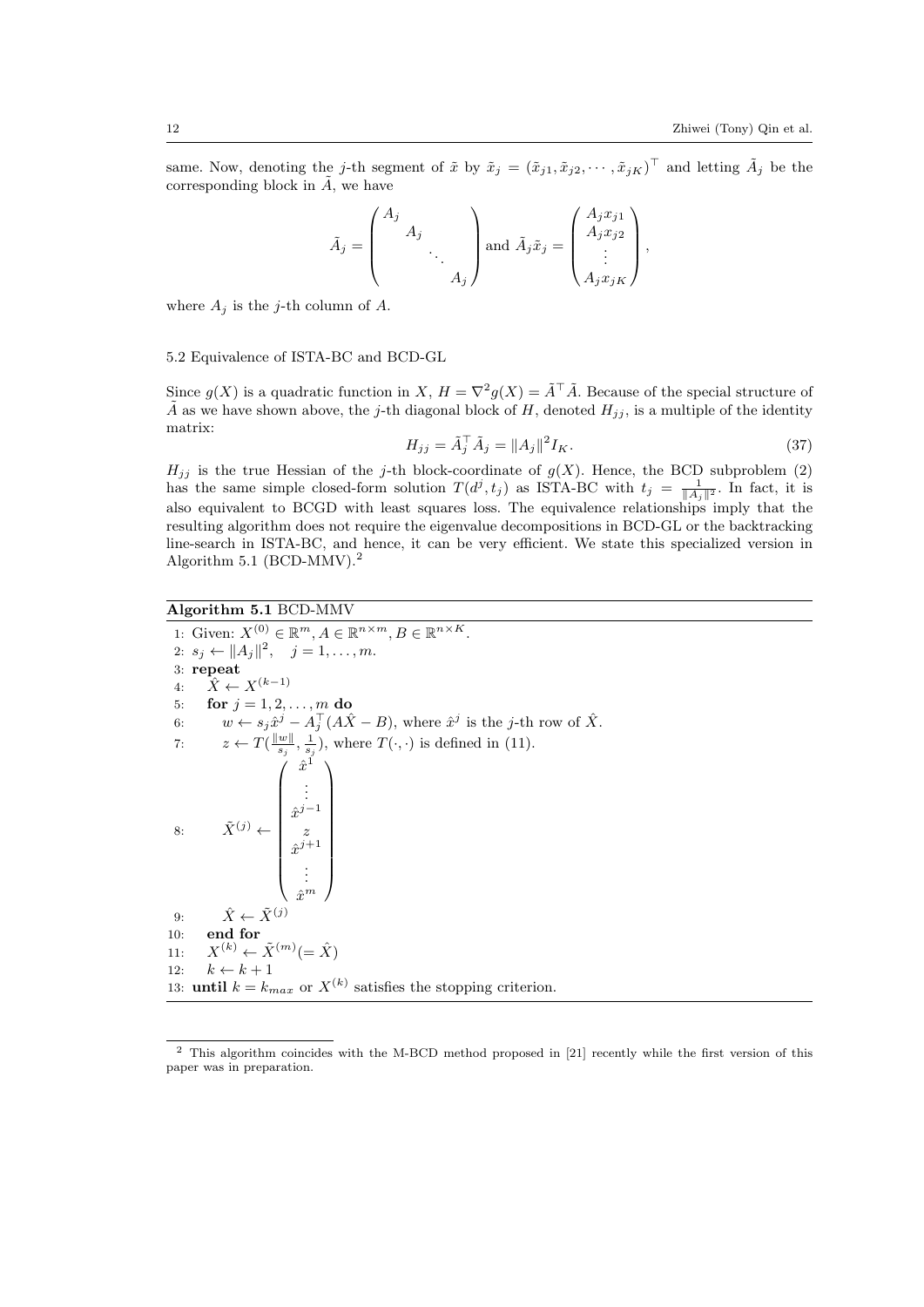#### 6 Implementation

In ISTA-BC, we use back-tracking line search to determine the value(s) for t. At the beginning of each sub-iteration for ISTA-BC, we allow the initial step-length to increase from the previous step size for that segment by a factor of  $\frac{1}{\beta}$ , where  $0 < \beta < 1$ .

The major computational work of the line-search performed by ISTA-BC (and FISTA-BC) lies in computing the residual  $r = Ax - b$ . In the j-th sub-iteration only the j-th segment of x is updated. Hence, we can update the residual incrementally as  $A\tilde{x} - b = A_j(z_j - x_j) + (Ax - b)$ . The old residual  $Ax - b$  is available before the sub-iteration, so the total work of this scheme is on average  $\frac{1}{J}$  of the work required to compute  $A\tilde{x} - b$  from scratch, where J is the total number of segments. To avoid the accumulation of arithmetic errors over many iterations, we compute the actual residual every J sub-iterations.

We set  $N_{BC} = 200$  for our BCD-HYB implementation discussed in Section 4.3. In Algorithm 2.1, the initial value of  $\Delta$  was set at 0 for the first iteration of Newton's method. The result of each iteration was then used as the initial value for the next iteration.

#### 7 Numerical Experiments

All numerical experiments were run in Matlab on a laptop with an Intel Core 2 Duo CPU and 4G memory. We recorded the CPU times, the number of matrix-vector multiplications (Aprods), and the number of major iterations (Iters) required by each of the algorithms discussed in the previous sections on the test sets. We implemented a version of BCGD [28] in which the blocks are chosen by the Gauss-Seidel rule, to compare with our methods. We also ran publicly available software for SPARSA [31], SLEP<sup>3</sup> [15], and SPOR-SPG<sup>4</sup> [4] on our test problems. Both SPARSA and SLEP solve the unconstrained formulation of the Group Lasso, while SPOR-SPG solves the constrained version. Since the SLEP solver has its core sub-routine (the Euclidean projection [14]) implemented in the C language, and so does SPOR-SPG for its one-norm projection [5], the Aprods serves as a better measure of performance than CPU times.

The stopping criterion  $||G_t(x)|| = ||\frac{1}{t}(x - p_t(x))|| \le \epsilon$  is suggested in [30] and can be applied to all ISTA/FISTA versions. We observed that  $\epsilon = 10^{-2}$  was sufficient to recover the sparse solutions in our experiments. However, for comparison we used a different criterion which we explain below in Sections 7.3 and 7.4. The penalty parameter  $\lambda$  was chosen as  $\gamma \lambda_{max}$ , where  $\lambda_{max}$  is the upper bound derived in [17]. We chose  $\gamma = 0.2$ , which we found to yield reasonable level of group sparsity in general.

For the ease of recalling the names of the algorithms introduced in Sections 2 - 4, we summarize the abbreviated names in Table 1 below.

### 7.1 Synthetic Data Sets

We tested the algorithms on simulated problems of various sizes. Tables 2, 3, and 4 present the attributes of the Group Lasso and the MMV standard data sets respectively. Data sets yl1 to yl4 are from [33]; mgb1 and mgb2 are from [17]; ljy is adapted from a test set in [15]; nemirovski1-4 were created by Nemirovski and made challenging for the first-order methods, in the spirit of the worst case complexity examples. The MMV data sets in Table 4 are the ones in the online appendix of [4], and the comprehensive scalability test sets are adapted from the one in [25]. We refer the readers to Appendix A for the details of the simulated data sets.

<sup>3</sup> We ran only the Group Lasso experiments on SLEP.

<sup>4</sup> We ran the MMV experiments on SPOR-SPG [4] and the Group Lasso experiments on SPG in [5].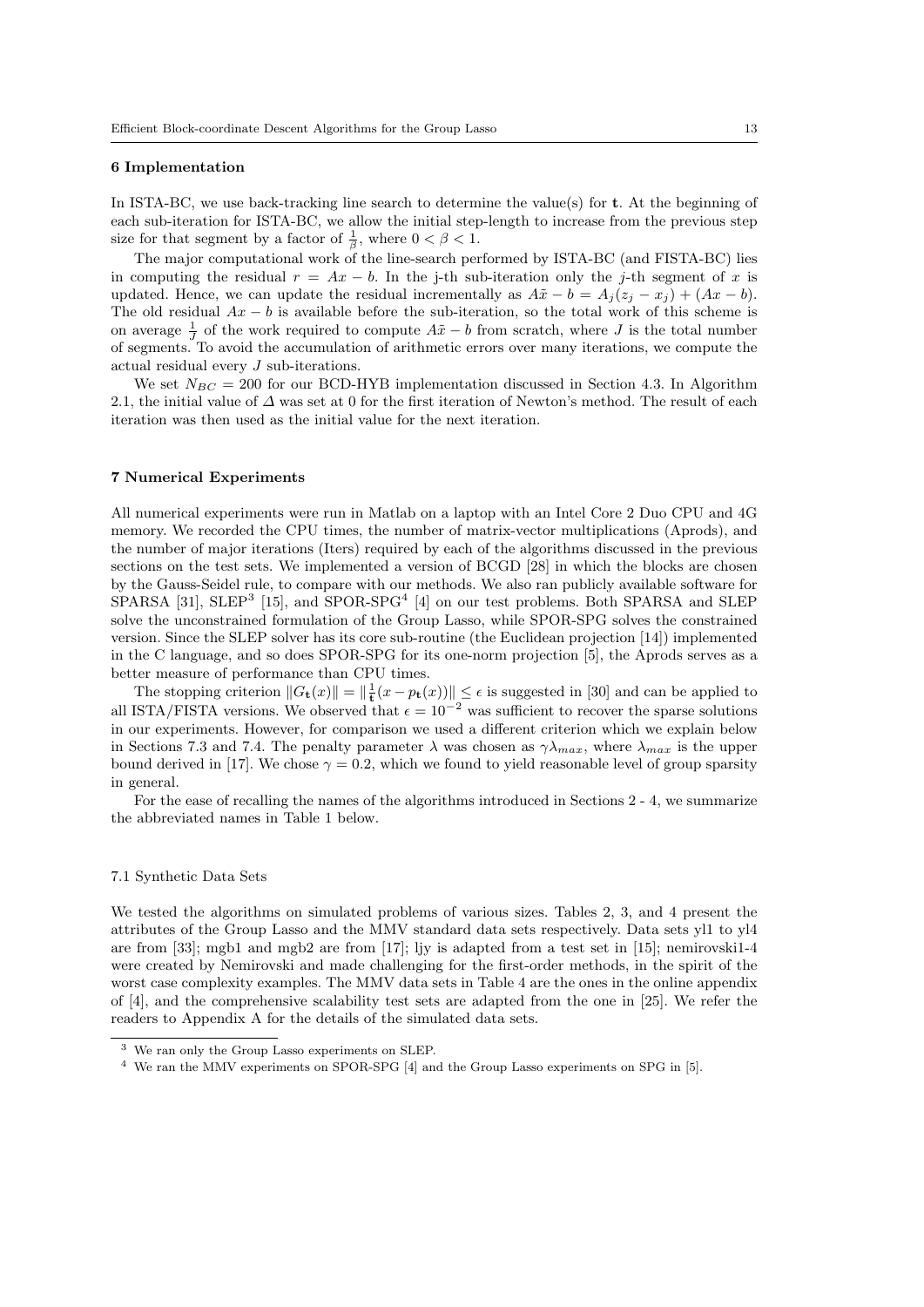| Abbrev. names   | Algorithms                                            |  |  |
|-----------------|-------------------------------------------------------|--|--|
| ISTA-BC         | Algorithm 4.1                                         |  |  |
| <b>FISTA-BC</b> | ISTA-BC with the FISTA update                         |  |  |
| ISTA-MS         | ISTA with multi-scaling on step-lengths (Section 4.1) |  |  |
| <b>BCD-GL</b>   | Algorithm 2.1                                         |  |  |
| <b>BCD-HYB</b>  | Hybrid version of BCD-GL and ISTA-BC (Section 4.3)    |  |  |
| RBCD-GL         | Randomized BCD-GL with probability distribution       |  |  |
|                 | proportional to block-wise Lipschitz constants        |  |  |
| RUCBD-GL        | Randomized BCD-GL with uniform distribution           |  |  |
| ISTA-RBC        | Randomized ISTA-BC with uniform distribution          |  |  |
| RBCD-HYB        | Randomized BCD-HYB with uniform distribution          |  |  |

Table 1 Summary of the abbreviated names of the algorithms.

| Data set          | $\boldsymbol{n}$ | .1  | $m$ (no. features)          | Data type   |
|-------------------|------------------|-----|-----------------------------|-------------|
| yl1               | 50               | 15  | $15\times3$                 | categorical |
| v12               | 100              | 10  | $4\times2+6\times4$         | categorical |
| v13               | 100              | 16  | $16\times2$                 | continuous  |
| v14               | 500              | 100 | $50 \times 3 + 50 \times 2$ | mixed       |
| mgb1              | 200              | 4   | $1+3\times3$                | continuous  |
| mgb2              | 100              | 251 | $1+250\times4$              | continuous  |
| ljy               | 1000             | 100 | $100\times10$               | continuous  |
| nemirovski1       | 1036             | 52  | 1036                        | continuous  |
| nemirovski2       | 2062             | 103 | 2062                        | continuous  |
| $n$ emirovski $3$ | 2062             | 103 | 2062                        | continuous  |
| nemirovski4       | 2062             | 207 | 4124                        | continuous  |

**Table 2** Synthetic data sets.  $n =$  no. samples,  $J =$  no. of segments. The fourth column indicates the group sizes and the number of groups for each size.

### 7.2 Breast Cancer Data Set

To demonstrate the efficiency of our proposed algorithms on real-world data, we used the breast cancer data set [29] to compare their performance with that of existing algorithms on a regression task of predicting the patients' lengths of survival. This data set contains gene expression profiling data for 8141 genes in 295 breast cancer tumors. We considered only those genes with known symbols. There are various approaches in the literature for grouping the genes by their functions. We followed [11] and used the canonical pathways from MSigDB [24], which contains 880 gene groups. 878 out of these groups involve the genes studied in the breast cancer data set, accounting for 3510 genes. Note that the gene groups may overlap. However, by adopting the model proposed in [11], we were able to still solve a classical Group Lasso problem by augmenting the design matrix as in [11], increasing the total number of features to 28459.

#### 7.3 Group Lasso experiments

To obtain a fair comparison of the computational performance among all the algorithms, we precomputed a reference solution  $x^*$  for each problem and stopped the algorithms when the current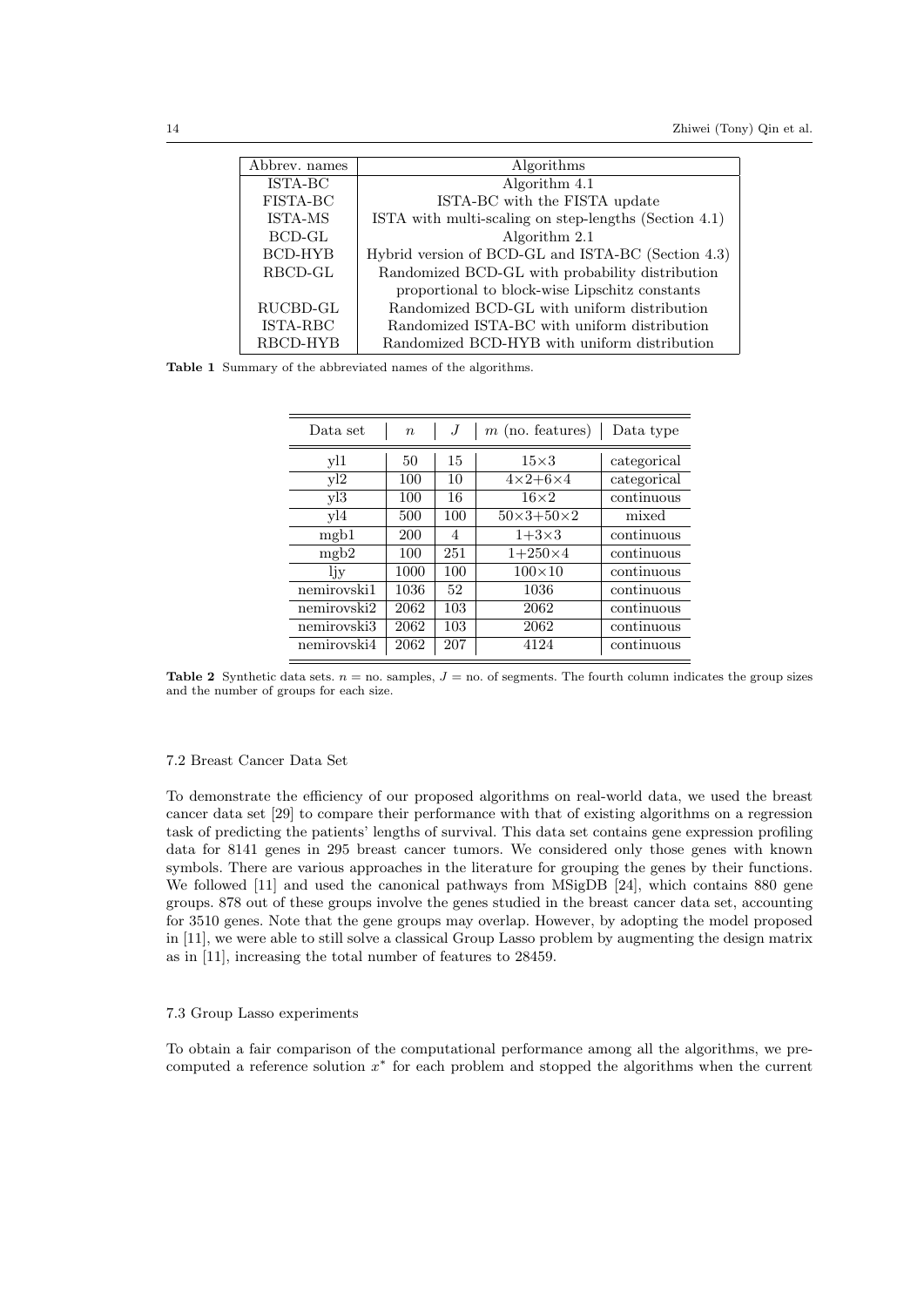| Data set          | $n_{\rm c}$ | J   | $m$ (no. features)                                         | Data type   |
|-------------------|-------------|-----|------------------------------------------------------------|-------------|
| v11L              | 5000        | 50  | $47 \times 10 + 3 \times 1000$                             | categorical |
| v14L              | 2000        | 114 | $50 \times 3 + 4 \times 1000 + 50 \times 3 + 10 \times 50$ | mixed       |
| mgb2L             | 2000        | 6   | $1+5\times1000$                                            | continuous  |
| ljyL              | 2000        | 15  | $5 \times 200 + 10 \times 500$                             | continuous  |
| glasso5           | 1000        | 400 | 3000                                                       | mixed       |
| glassoL1          | 2000        | 242 | 10000                                                      | continuous  |
| $_{\rm glassoL2}$ | 4000        | 438 | 20000                                                      | continuous  |

Table 3 Synthetic data sets. These test sets have much larger groups and more samples than the ones in Table 2.

| Data set $ $ | A                |    | K   No. nnz rows   $\nu$ |          |                                                                                    |
|--------------|------------------|----|--------------------------|----------|------------------------------------------------------------------------------------|
| mmv1a        | $60 \times 100$  | 5  | 12                       |          | $0.01 \mid 1.0   R  _F$                                                            |
| mmv1d        | $200 \times 400$ | 5  | 20                       | $0.01\,$ | $\overline{\phantom{a}}$ 1.2 $\overline{\phantom{a}}$ $R$ $\overline{\phantom{a}}$ |
| mmvle        | $200 \times 400$ | 10 | 20                       |          | $0.02$   $1.0$    $R$    $_F$                                                      |
| mmv1f        | $300 \times 800$ |    | 50                       |          | $0.01 \,   \, 0.9    R   _F$                                                       |

**Table 4** MMV data sets. The noisy measurement matrix  $B = AX_0 + R$ , where  $X_0$  is the ground truth signal matrix and R is the noise matrix with  $||R|| = \nu ||AX_0||_F$ .

|         |              | Data set   n (no. meas)   m (no. groups)   K (group size)   sparsity |    |                 |
|---------|--------------|----------------------------------------------------------------------|----|-----------------|
| spa     | 100          | 500                                                                  | 10 | 25:25:250       |
| meas    | 100:100:1000 | 600                                                                  | 20 | 30              |
| compreh | 10,40:40:200 | 4n                                                                   | 2n | $10\% \times m$ |

Table 5 MMV scalability test data sets. The measurement matrices are noiseless. We adopt the Matlab syntax  $a:b:c$  to represent the sequence from a to c with increments of b.

solution x satisfied  $F(x) - F(x^*) \leq 10^{-5}$ . For SPG, we used  $x^*$  to compute the appropriate parameter value  $\tau = \|x^*\|_{1,2}$  required by the solver, and we set the projected gradient tolerance at 10<sup>−</sup><sup>3</sup> . The reference solutions were obtained by running ISTA-BC to the point where the relative change in the objective value is less than  $10^{-10}$ . We also performed a convergence rate test on the breast cancer data set.

Since the matrix-vector multiplications performed by ISTA-BC, BCD-HYB, and BCGD involve only a block of the matrix A each time, e.g.  $A_j^{\top}r(r \in \mathbb{R}^n)$  and  $A_jx_j$ , we treated each of these multiplications as a fraction of a unit Aprods. Hence, the Aprods counts for these algorithms were fractional.

### 7.4 The MMV experiments

For all the algorithms except SPOR-SPG, we used continuation for solving the MMV test problems. The problems in Table 4 contain noisy measurements. Hence, the noisy version (35) has to be solved. We used ISTA-BC to compute the reference solutions for the MMV data sets in Table 4 in the same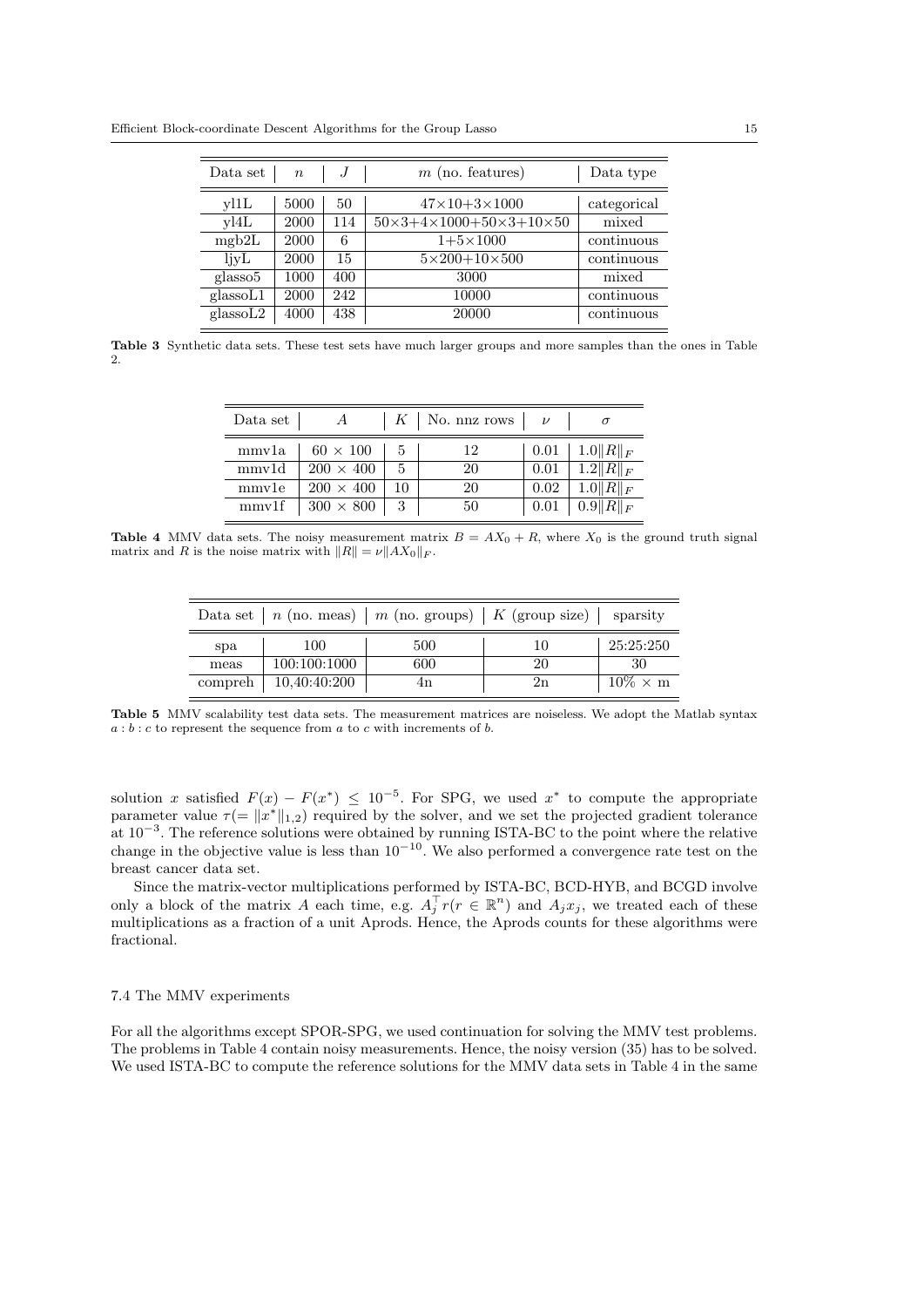way as for the Group Lasso experiments (with continuation), and we recorded the corresponding  $\mu$ 's for which the solution obtained to problem (36) satisfies  $||AX - B||_F < \sigma$ , for the given  $\sigma$ 's in Table 4. We compared the performance of the algorithms in the same way as in the Group Lasso experiments. Besides the standard comparisons, we performed several scalability tests to see how the test statistics changed with variations in individual dimensions of the problem input data. A summary of the scalability test attributes is given in Table 5. The measurements are all noiseless. For these scalability tests, we allowed the algorithms to run until the objective function values  $||X||_{1,2}$  converged to a relative accuracy of 10<sup>-5</sup>. A reference solution is not required in this case. The results for the MMV tests are summarized in Figure 6.

The number of matrix-vector multiplications is counted in a slightly different way from that in the Group Lasso experiments. Here, the basic computations involved in ISTA-BC/FISTA-BC and BCD-MMV are  $A_j^{\top}R$  for computing the gradient and  $A_jx^j$  for the incremental residual update, while SPARSA and SPOR-SPG both have  $A^{\top}R$  and AX as basic computations. Recall that  $A_j$  is the j-th column of A and  $x^j$  is the j-th row of X in the MMV case. Since  $A^{\top}R = [A^{\top}R_1 \dots A^{\top}R_K],$  and  $AX = [AX_1 \dots AX_K],$  each  $A^{\top}R$  and  $AX$  actually involves K matrix-vector multiplications. So, Aprods =  $K(\#(A^{\top}R) + \#(AX)) = \frac{K}{m}(\#(A_j^{\top}R) + \#(A_jx^j)).$ 

### 7.5 Results

Because of space consideration and the number of algorithms that we compared, we present our results using the performance profiles proposed by Dolan and Moré  $[8]$ . For any given algorithm A, these profiles plot for each value of a positive factor  $\tau$  the percentage of problems (from the given problem set) on which the performance of  $A$  is within a factor of  $\tau$  of the best performance of any algorithm on this problem. Hence, when the plot of algorithm  $A$  is shifted more towards the left in the figure than another algorithm's plot, it indicates that algorithm  $A$  solves more problems quicker. If the plot is shifted more towards the top, this indicates that algorithm  $A$  is more robust.

We present the performance profiles for the Group Lasso experiments in Figure 1. We also present convergence plots in Figure 2. It should be noted that the eigen-decompositions and Newton's root-finding steps for BCD-GL are not reflected in Aprods. The cost of the two procedures is small compared to the total cost per iteration when the group sizes are small. For data sets with large groups, Aprods for BCD-HYB gives a more accurate representation of the CPU performance. Hence, we have included BCD-HYB instead in Figure 1 for better comparison. Figure 6 summarizes the MMV test results.

#### 7.5.1 Group Lasso

The performance profile plots show that BCD-HYB and ISTA-BC clearly outperform FISTA and BCGD overall. BCD-HYB yields some of the best results in terms of Aprods and the number of iterations for the small data sets. The results for the large data sets are less clear-cut, but BCD-HYB is competitive against the other existing algorithms. This is evident from Figures 3 and 4.

Although ISTA-BC carries out a separate line-search for each segment of  $x$ , the considerable gain in computational performance often justifies the extra cost of the line-search. This is, however, not the case on the Nemirovski data sets, where ISTA-BC, ISTA-MS, and BCGD performed much worse than the rest of the group. It is interesting to observe that applying the FISTA step in the block coordinate case does not benefit computational performance on a number of Group Lasso data sets.

On the real-world breast cancer data set, we see from the convergence plot that BCD-HYB, ISTA-BC, and SPG are best and comparable to each other, with BCD-HYB and ISTA-BC having a marginal advantage (see also Figure 5). FISTA-BC, FISTA, and SLEP show roughly the same rate of convergence, while the remaining algorithms form another group exhibiting a different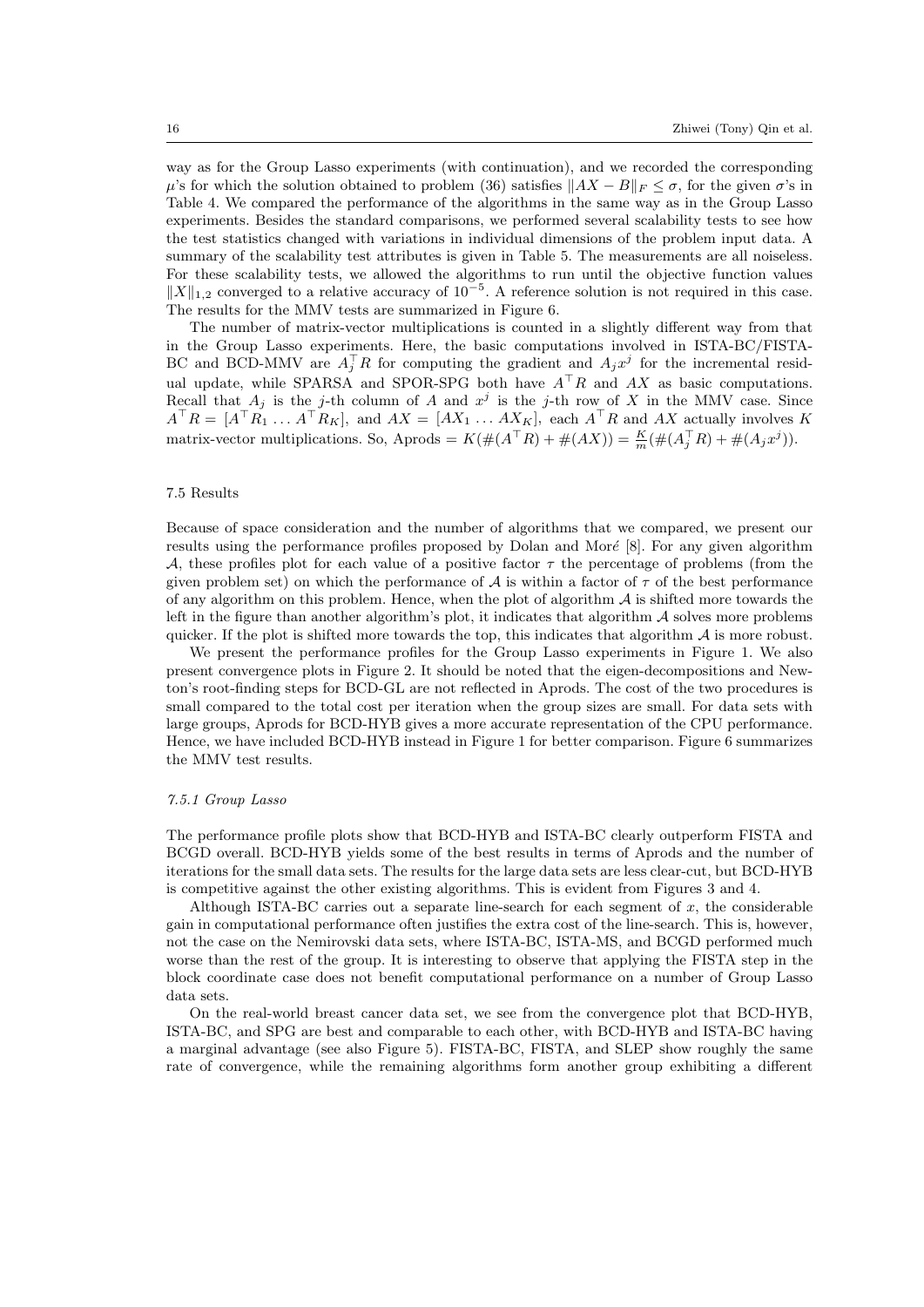

Fig. 1 Performance profiles graph [8] for the Group Lasso data sets.



Fig. 2 Group Lasso convergence rate test on the breast cancer gene expression data set. The performances of BCD-HYB and ISTA-BC are almost identical.

convergence rate. Again, it is an interesting observation that the FISTA group actually exhibits a lower empirical rate of convergence.

We tested the randomized algorithms discussed in Section 4.4 on selected problems in Tables 2 and 3 as well as the breast cancer data set. From the results in Table 6, it appears that the randomized algorithms with a uniform distribution have no computational advantage over their original counterparts. RBCD-GL with a distribution where the probabilities are proportional to the corresponding group-wise Lipschitz constants shows better performance in terms of the number of iterations, but it has the same disadvantage of having to perform eigen-decomposition as BCD-GL on instances with large groups.

#### 7.5.2 MMV

We did not include the results of SPARSA in Figure 6 because it consistently stopped at suboptimal solutions for the scalability tests. From Figure 6, it is clear that FISTA-BC and BCD-MMV have an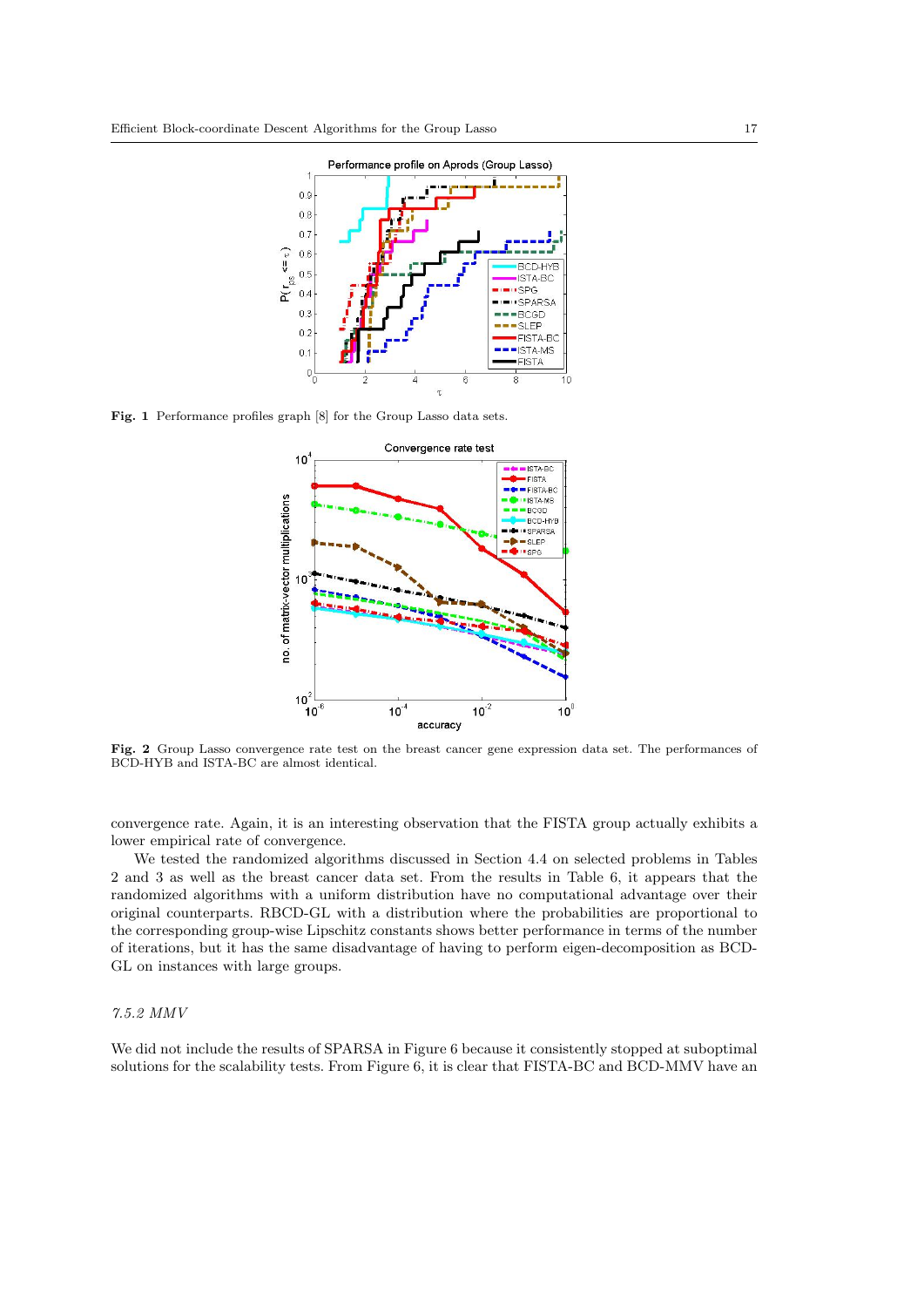

Fig. 3 Performance comparison for the small Group Lasso data sets.

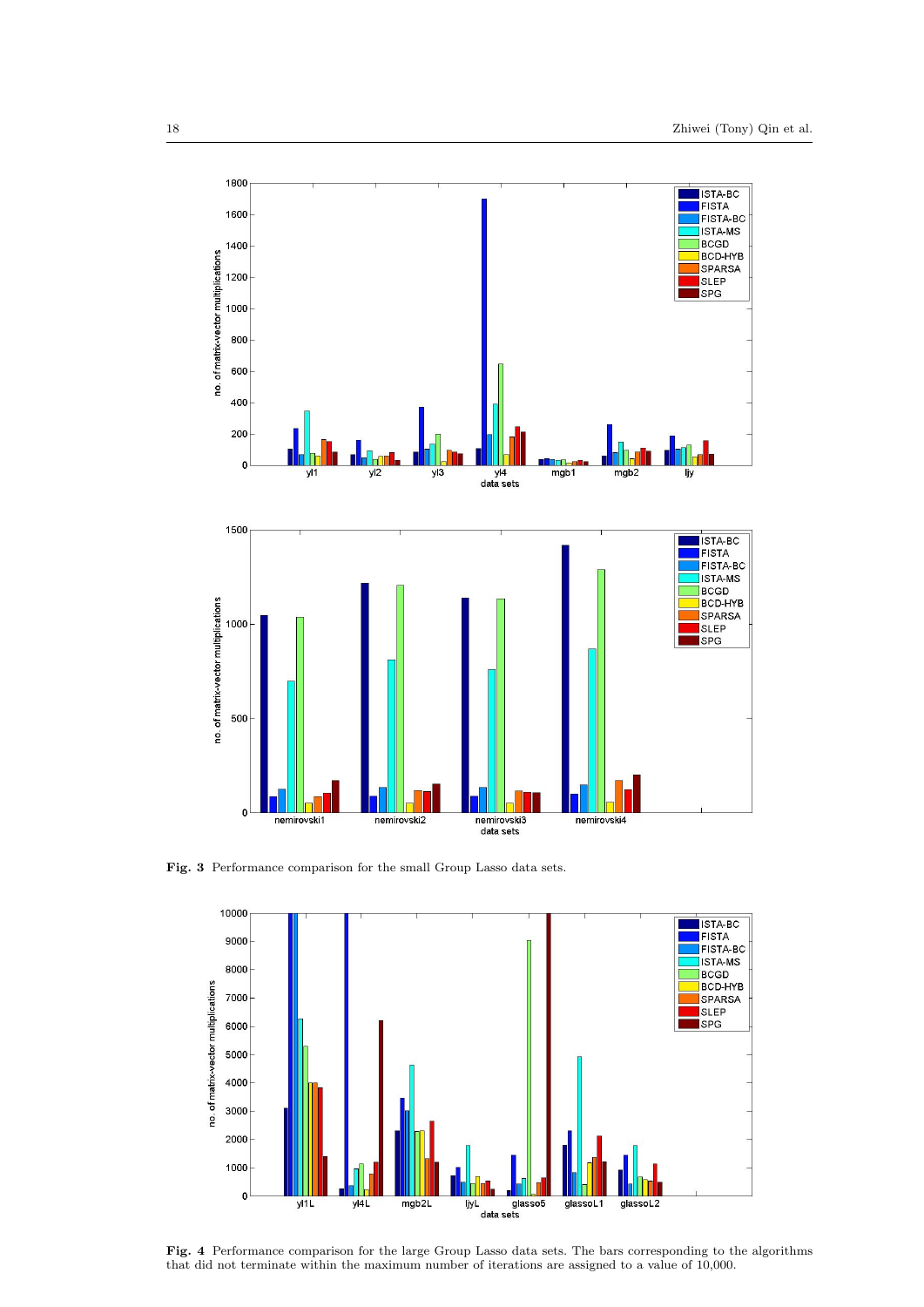

Fig. 5 Breast cancer data test results. The reference solution is computed by ISTA-BC. The target accuracy here is  $10^{-5}$ .



Fig. 6 MMV test results.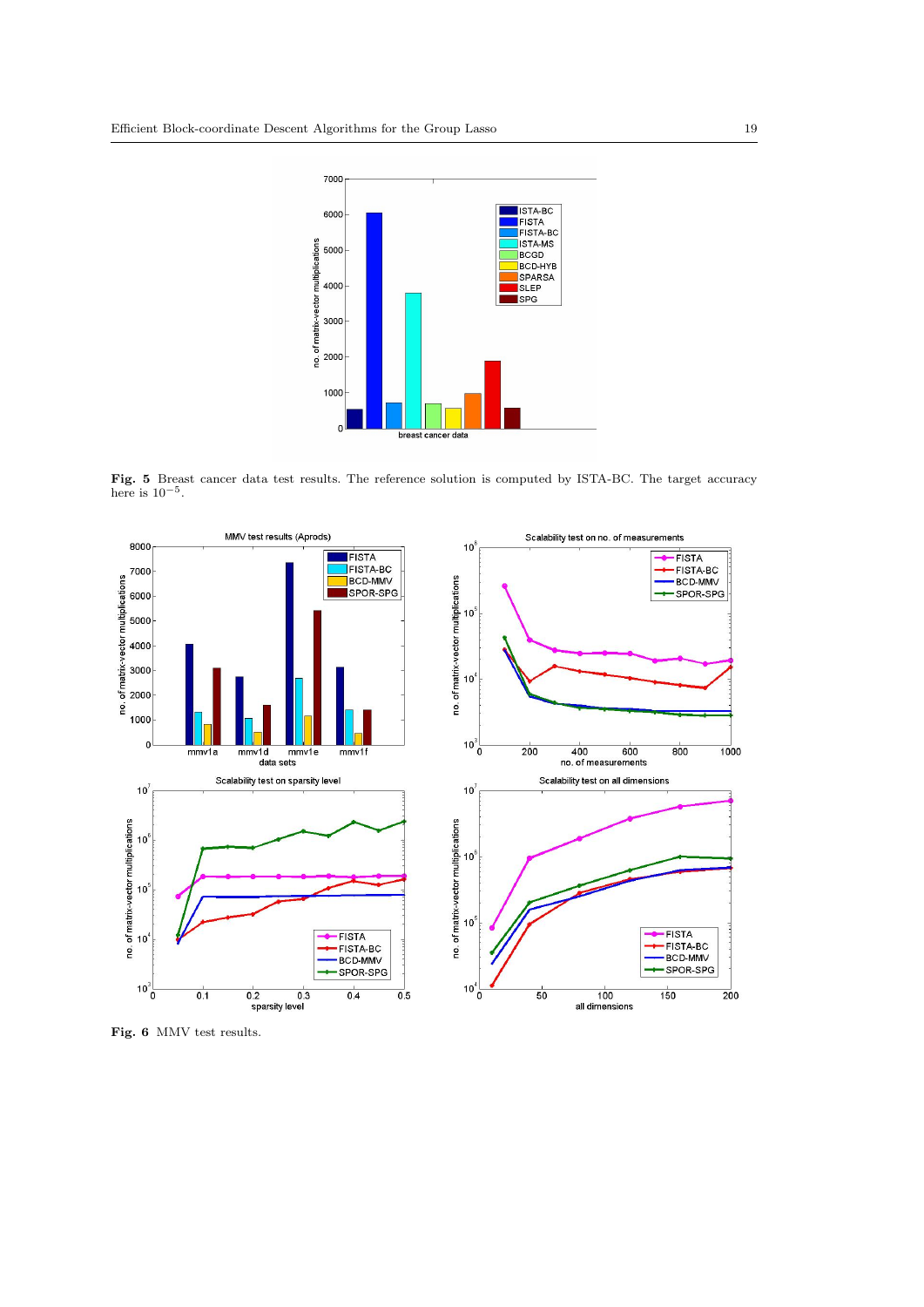| Data Sets               | Algs           | CPU(s)        | Iters            | Aprods         |
|-------------------------|----------------|---------------|------------------|----------------|
|                         | ISTA-BC        | 1.82e-001     | 20               | $8.30e + 001$  |
|                         | <b>BCD-HYB</b> | 1.02e-001     | $\boldsymbol{6}$ | $2.13e + 001$  |
|                         | $BCD-GL$       | 3.29e-001     | 8                | $2.84e + 001$  |
| y13                     | RBCD-GL        | 2.08e-001     | 15               | $4.97e + 001$  |
|                         | RUBCD-GL       | 1.85e-001     | 16               | $5.28e + 001$  |
|                         | ISTA-RBC       | 3.27e-001     | 20               | $8.13e + 001$  |
|                         | RBCD-HYB       | 5.75e-001     | 10               | $3.34e + 001$  |
|                         | ISTA-BC        | $6.63e-001$   | $\overline{27}$  | $1.02e + 002$  |
|                         | <b>BCD-HYB</b> | 5.21e-001     | 21               | $6.57e + 001$  |
|                         | <b>BCD-GL</b>  | 5.01e-001     | 21               | $6.67e + 001$  |
| yl4                     | RBCD-GL        | 5.39e-001     | 15               | $5.45e + 001$  |
|                         | RUBCD-GL       | 6.67e-001     | 32               | $9.97e + 001$  |
|                         | ISTA-RBC       | $1.12e + 000$ | 33               | $1.26e + 002$  |
|                         | RBCD-HYB       | 7.92e-001     | 30               | $9.27e + 001$  |
|                         | ISTA-BC        | $7.63e + 001$ | 451              | $1.79e + 0.03$ |
|                         | <b>BCD-HYB</b> | $5.86e + 001$ | 349              | $1.17e+003$    |
|                         | <b>BCD-GL</b>  | $5.26e + 001$ | 316              | $1.07e + 003$  |
| glassoL1                | RBCD-GL        | $1.17e + 002$ | 544              | $1.90e + 003$  |
|                         | RUBCD-GL       | $1.05e + 002$ | 604              | $1.96e + 003$  |
|                         | ISTA-RBC       | $1.45e + 002$ | 810              | $3.20e + 003$  |
|                         | RBCD-HYB       | $1.17e + 002$ | 665              | $2.17e + 003$  |
|                         | ISTA-BC        | $1.53e + 002$ | 232              | $9.31e + 002$  |
|                         | <b>BCD-HYB</b> | $9.41e + 001$ | 164              | $5.84e + 002$  |
|                         | <b>BCD-GL</b>  | $9.97e + 001$ | 147              | $5.51e + 002$  |
| glassoL2                | RBCD-GL        | $2.07e + 002$ | 268              | $9.74e + 002$  |
|                         | RUBCD-GL       | $1.85e + 002$ | 285              | $9.74e + 002$  |
|                         | ISTA-RBC       | $2.39e + 002$ | 355              | $1.42e + 003$  |
|                         | RBCD-HYB       | $1.97e + 002$ | 307              | $1.04e + 003$  |
|                         | ISTA-BC        | $2.60e + 001$ | 156              | $5.38e + 002$  |
|                         | <b>BCD-HYB</b> | $2.59e + 001$ | 153              | $5.57e+002$    |
|                         | <b>BCD-GL</b>  | $2.44e + 001$ | 165              | $6.09e + 002$  |
| <b>BreastCancerData</b> | RBCD-GL        | $1.78e + 001$ | 44               | $3.00e + 002$  |
|                         | RUBCD-GL       | $3.33e + 001$ | 202              | $7.32e + 002$  |
|                         | ISTA-RBC       | $4.80e + 001$ | 241              | $8.34e + 002$  |
|                         | RBCD-HYB       | $4.34e + 001$ | 214              | $7.57e + 002$  |

Table 6 Numerical results on selected problems for the randomized algorithms and their original counterparts. ISTA-RBC, RUBCD-GL, RBCD-HYB are the randomized versions of ISTA-BC, BCD-GL, and BCD-HYB respectively with a uniform distribution, and RBCD-GL is the randomized version of BCD-GL with a distribution where the probabilities are proportional to the group-wise Lipschitz constants  $\{L_j\}_{j=1}^J$ .

advantage over the FISTA in terms of Aprods. BCD-MMV is very competitive against SPOR-SPG and, in many cases, performed better. In the scalability test on sparsity level, however, both FISTA and BCD-MMV appear to be invariant to the increase in the sparsity level, while FISTA-BC and SPOR-SPG require increasing amount of computation.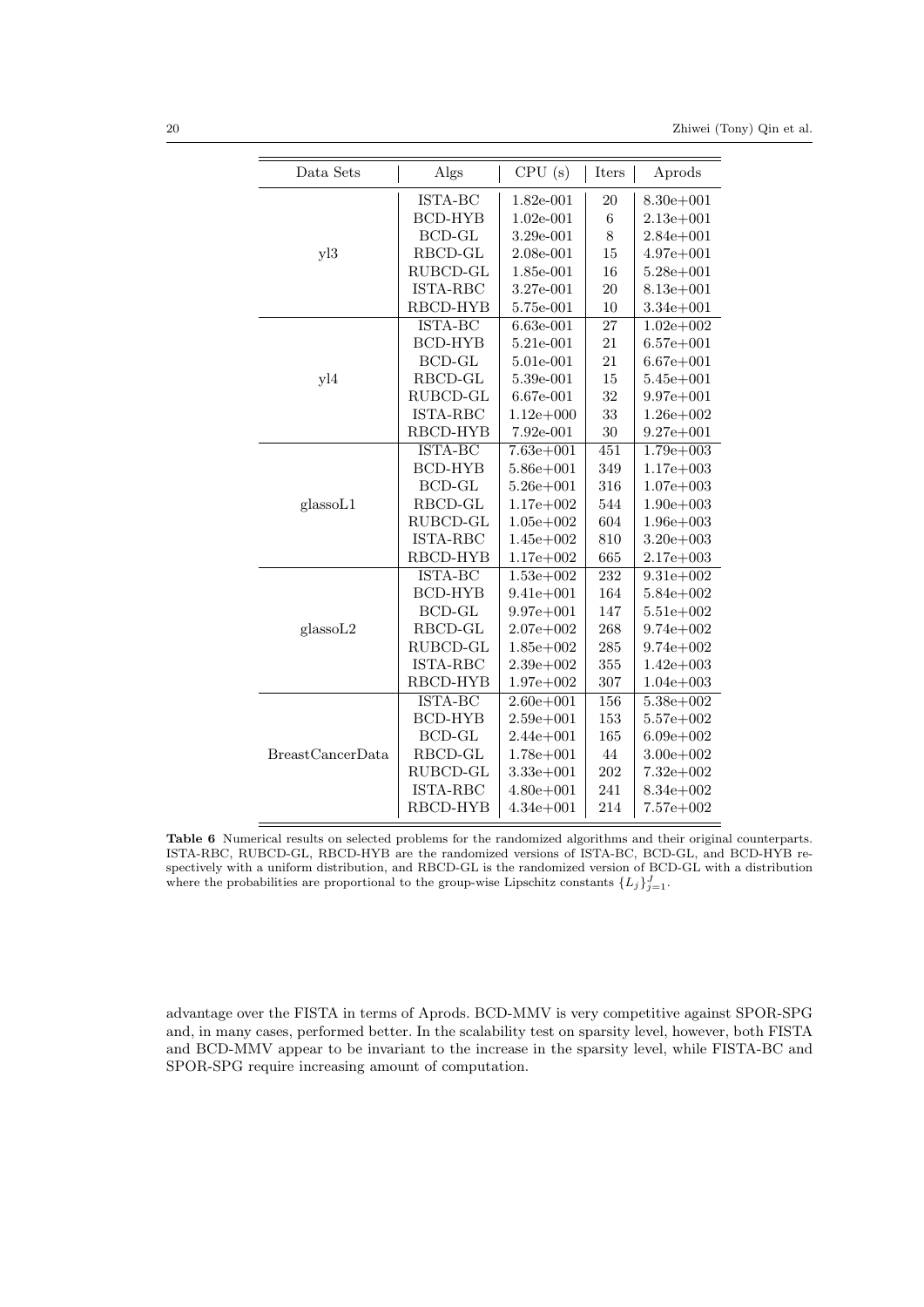#### 8 Conclusion

We have proposed a general version of the BCD algorithm for the Group Lasso as well as an extension of ISTA based on variable step-lengths. The combination of the two yields an efficient and scalable method for solving the Group Lasso problems with various group sizes. As a special case, we have also considered the MMV problem and applied the ISTA-BC/BCD algorithm to it. Our numerical results show that the proposed algorithms compare favorably to current state-ofthe-art methods in terms of computational performance.

Acknowledgements The authors would like to thank Shiqian Ma for valuable discussions on the MMV problems.

### References

- 1. Bach, F.: Consistency of the group Lasso and multiple kernel learning. The Journal of Machine Learning Research 9, 1179–1225 (2008)
- 2. Beck, A., Teboulle, M.: A fast iterative shrinkage-thresholding algorithm for linear inverse problems. SIAM Journal on Imaging Sciences 2(1), 183–202 (2009)
- 3. van den Berg, E., Friedlander, M.: Joint-sparse recovery from multiple measurements. arXiv 904 (2009)
- 4. van den Berg, E., Friedlander, M.: Sparse Optimization With Least-squares Constraints. Tech. rep., Technical Report TR-2010-02, Department of Computer Science, University of British Columbia (2010)
- 5. van den Berg, E., Schmidt, M., Friedlander, M., Murphy, K.: Group sparsity via linear-time projection. Tech. rep., Technical Report TR-2008-09, Department of Computer Science, University of British Columbia (2008)
- 6. Cand`es, E., Romberg, J., Tao, T.: Robust uncertainty principles: Exact signal reconstruction from highly incomplete frequency information. Information Theory, IEEE Transactions on 52(2), 489–509 (2006)
- 7. Chen, J., Huo, X.: Theoretical results on sparse representations of multiple-measurement vectors. IEEE Transactions on Signal Processing 54, 12 (2006)
- 8. Dolan, E., Moré, J.: Benchmarking optimization software with performance profiles. Mathematical Programming 91(2), 201–213 (2002)
- 9. Donoho, D.: Compressed sensing. Information Theory, IEEE Transactions on 52(4), 1289–1306 (2006)
- 10. Friedman, J., Hastie, T., Tibshirani, R.: A note on the group lasso and a sparse group lasso. preprint (2010) 11. Jacob, L., Obozinski, G., Vert, J.: Group Lasso with overlap and graph Lasso. In: Proceedings of the 26th Annual International Conference on Machine Learning, pp. 433–440. ACM (2009)
- 12. Kim, D., Sra, S., Dhillon, I.: A scalable trust-region algorithm with application to mixed-norm regression. In: Int. Conf. Machine Learning (ICML), vol. 1 (2010)
- 13. Kim, S., Xing, E.: Tree-guided group lasso for multi-task regression with structured sparsity. In: Proceedings of the 27th Annual International Conference on Machine Learning (2010)
- 14. Liu, J., Ji, S., Ye, J.: Multi-task feature learning via efficient l 2, 1-norm minimization. In: Proceedings of the Twenty-Fifth Conference on Uncertainty in Artificial Intelligence, pp. 339–348. AUAI Press (2009)
- 15. Liu, J., Ji, S., Ye, J.: SLEP: Sparse Learning with Efficient Projections. Arizona State University (2009)
- 16. Ma, S., Song, X., Huang, J.: Supervised group Lasso with applications to microarray data analysis. BMC bioinformatics 8(1), 60 (2007)
- 17. Meier, L., Van De Geer, S., Buhlmann, P.: The group lasso for logistic regression. Journal of the Royal Statistical Society: Series B (Statistical Methodology) 70(1), 53–71 (2008)
- 18. Moré, J., Sorensen, D.: Computing a trust region step. SIAM Journal on Scientific and Statistical Computing 4, 553 (1983)
- 19. Nesterov, Y.: Efficiency of coordinate descent methods on huge-scale optimization problems. CORE Discussion Papers (2010)
- 20. Nocedal, J., Wright, S.: Numerical optimization. Springer verlag (1999)
- 21. Rakotomamonjy, A.: Surveying and comparing simultaneous sparse approximation (or group-lasso) algorithms. Signal processing (2011)
- 22. Richtárik, P., Takáč, M.: Iteration complexity of randomized block-coordinate descent methods for minimizing a composite function. Arxiv preprint arXiv:1107.2848 (2011)
- 23. Roth, V., Fischer, B.: The group-lasso for generalized linear models: uniqueness of solutions and efficient algorithms. In: Proceedings of the 25th international conference on Machine learning, pp. 848–855. ACM (2008)
- 24. Subramanian, A., Tamayo, P., Mootha, V., Mukherjee, S., Ebert, B., Gillette, M., Paulovich, A., Pomeroy, S., Golub, T., Lander, E., et al.: Gene set enrichment analysis: a knowledge-based approach for interpreting genome-wide expression profiles. Proceedings of the National Academy of Sciences of the United States of America 102(43), 15,545 (2005)
- 25. Sun, L., Liu, J., Chen, J., Ye, J.: Efficient Recovery of Jointly Sparse Vectors. NIPS (2009)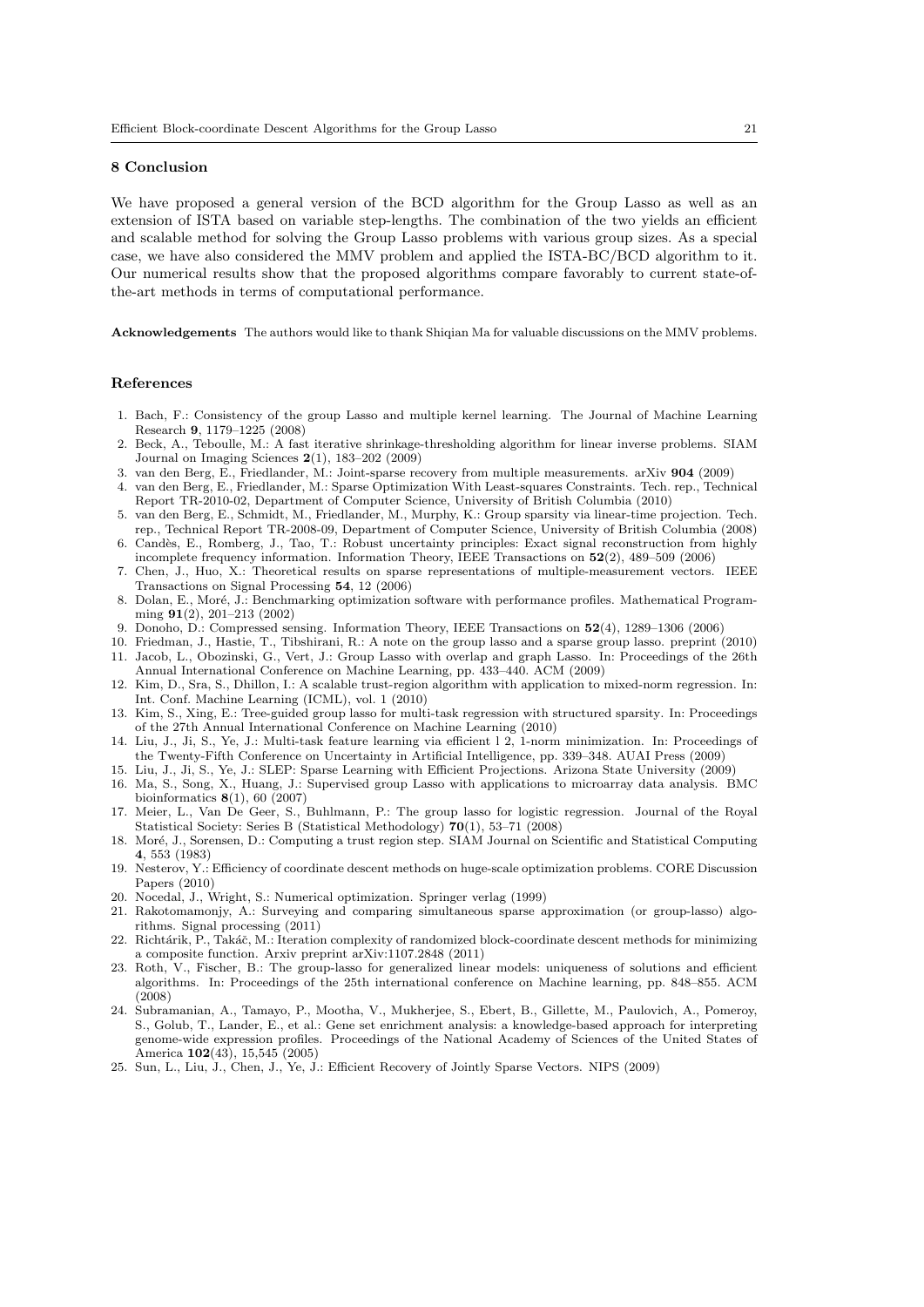- 26. Tibshirani, R.: Regression shrinkage and selection via the lasso. Journal of the Royal Statistical Society. Series B (Methodological) 58(1), 267–288 (1996)
- 27. Tseng, P.: Convergence of a block coordinate descent method for nondifferentiable minimization. Journal of optimization theory and applications 109(3), 475–494 (2001)
- 28. Tseng, P., Yun, S.: A coordinate gradient descent method for nonsmooth separable minimization. Mathematical Programming 117(1), 387–423 (2009)
- 29. Van De Vijver, M., He, Y., van't Veer, L., Dai, H., Hart, A., Voskuil, D., Schreiber, G., Peterse, J., Roberts, C., Marton, M., et al.: A gene-expression signature as a predictor of survival in breast cancer. New England Journal of Medicine 347(25), 1999 (2002)
- 30. Vandenberghe, L.: Gradient methods for nonsmooth problems. EE236C course notes (2008)
- 31. Wright, S., Nowak, R., Figueiredo, M.: Sparse reconstruction by separable approximation. IEEE Transactions on Signal Processing 57(7), 2479–2493 (2009)
- 32. Yang, H., Xu, Z., King, I., Lyu, M.: Online learning for group lasso. In: 27th Intl Conf. on Machine Learning (ICML2010). Citeseer
- 33. Yuan, M., Lin, Y.: Model selection and estimation in regression with grouped variables. Journal of the Royal Statistical Society: Series B (Statistical Methodology) 68(1), 49–67 (2006)
- 34. Zou, H., Hastie, T.: Regularization and variable selection via the elastic net. Journal of the Royal Statistical Society: Series B (Statistical Methodology) 67(2), 301–320 (2005)

#### A Simulated Data Sets

For the specifications of the data sets in Table 2, interested readers can refer to the references provided at the beginning of Section 7.1. Here, we provide the details of the data sets in Table 3.

#### A.1 yl1L

50 latent variables  $Z_1, \ldots, Z_{50}$  are simulated from a centered multivariate Gaussian distribution with covariance between  $Z_i$  and  $Z_j$  being  $0.5^{|i-j|}$ . The first 47 latent variables are encoded in  $\{0,\ldots,9\}$  according to their inverse cdf values as done in [33]. The last three variables are encoded in  $\{0, \ldots, 999\}$ . Each latent variable corresponds to one segment and contributes  $L$  columns in the design matrix with each column  $j$  containing values of the indicator function  $I(Z_i = j)$ . L is the size of the encoding set for  $Z_i$ . The responses are a linear combination of a sparse selection of the segments plus a Gaussian noise. We simulate 5000 observations.

#### A.2 yl4L

110 latent variables are simulated in the same way as the third data set in [33]. The first 50 variables contribute 3 columns each in the design matrix A with the *i*-th column among the three containing the *i*-th power of the variable. The next 50 variables are encoded in a set of 3, and the final 10 variables are encoded in a set of 50, similar to yl1L. In addition, 4 groups of 1000 Gaussian random numbers are also added to A. The responses are constructed in a similar way as in yl1L. 2000 observation are simulated.

#### A.3 mgb2L

5001 variables are simulated as in yl1L without categorization. They are then divided into six groups, with first containing one variable and the rest containing 1000 each. The responses are constructed in a similar way as in yl1L. We collect 2000 observations.

### A.4 ljyL

We simulate 15 groups independent standard Gaussian random variables. The first five groups are of a size 5 each, and the last 10 groups contain 500 variables each. The responses are constructed in a similar way as in yl1L, and we simulate 2000 observations.